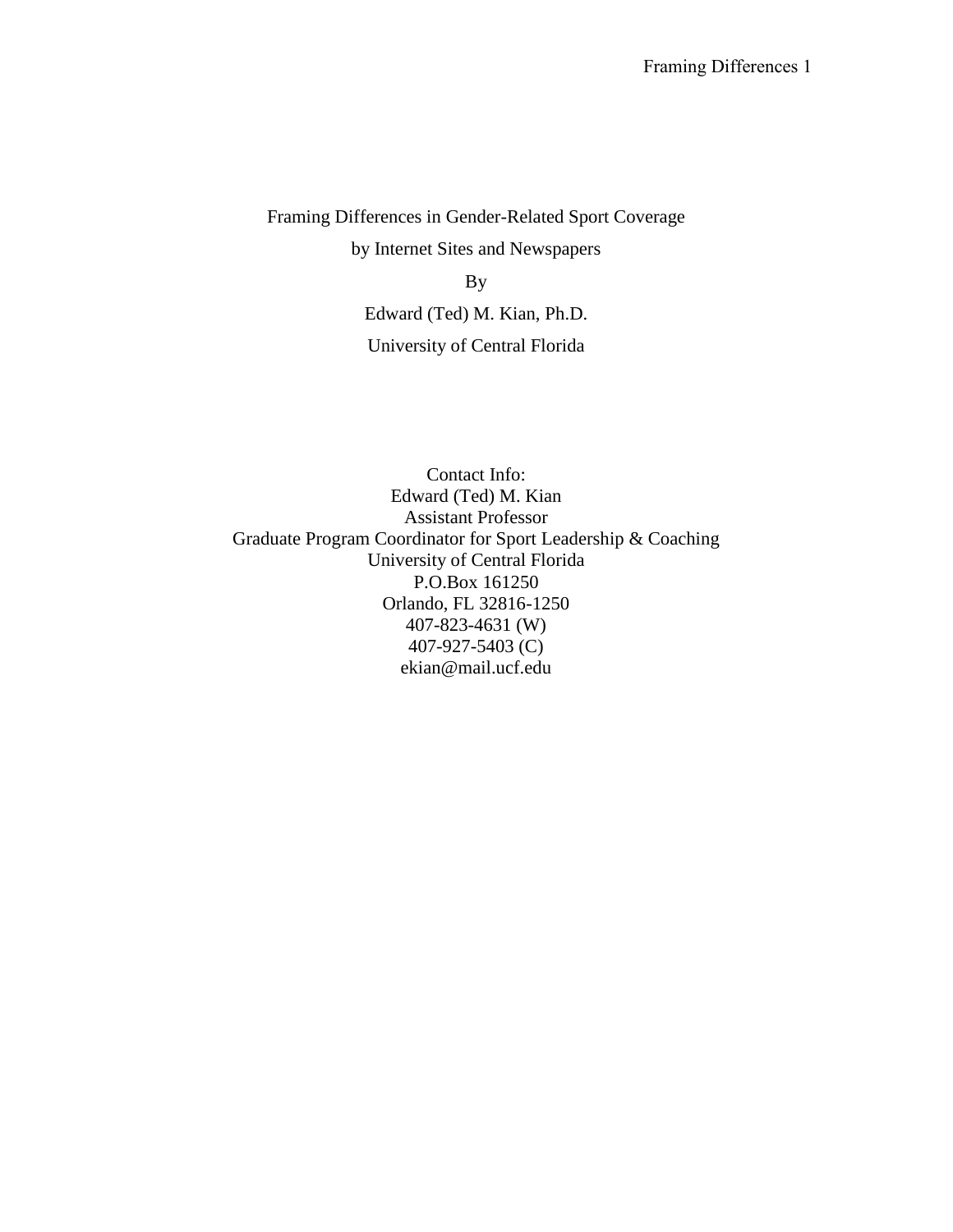# Framing Differences in Gender-Related Sport Coverage by Internet Sites and Newspapers

## ABSTRACT

The primary purpose of this study was to determine if any significant differences existed between the gender-specific descriptors used in sport content in traditional newspapers and online sport journalism sites, the latter of which are becoming an increasingly popular primary source of news information. Specifically, this study examined media framing of athletes by analyzing descriptors in articles on the 2007 U.S. Open men's and women's tennis tournaments published in mainstream newspapers, *The Los Angeles Times*, *The New York Times*, and *USA Today*, and the online sport news sites produced by ESPN, Fox Sports, and *Sports Illustrated*. Results showed newspaper articles were more likely to minimize the athleticism of female athletes and delve into their personal lives, thus re-enforcing and strengthening hegemonic masculinity stronger far more than the newer medium of online journalism, which produced mixed results.

Note: The following is an early, abridged, and altered version of an article that will be finished at a later date.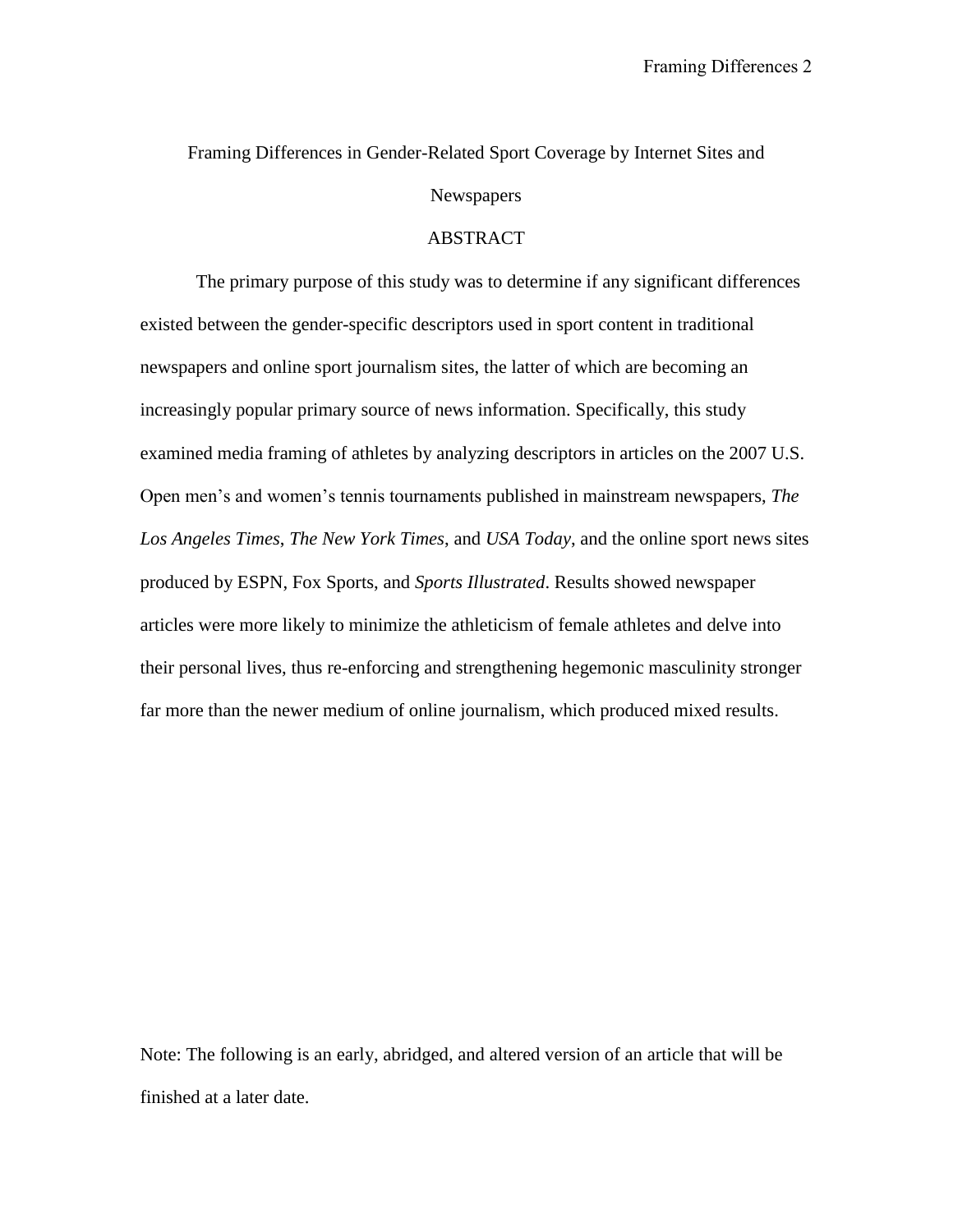### **Introduction and Literature Review**

New media are changing the way news is gathered, distributed, portrayed, accessed, and consumed (Shultz & Sheffer, 2007). Internet readers tend to be younger individuals who focus their information-gathering more than those who still receive their news predominately from the more traditional mediums of newspapers and televisions (Real, 2006). The increasing popularity of the Internet as a primary news source, coupled with the declining influence of newspapers and television in much of the Westernized world, could represent major changes to the traditional ways in how sport news has been defined and covered by media.

Historically, sport media have focused their attention on men's sports, often ignoring women in sport unless they offered sex appeal (Daddario, 1997; Vincent, 2004). A plethora of research analyzing sport media content have mostly shown men receive more overall coverage than women at all levels of sport (e.g., Duncan, 2006; Eastman & Billings, 2000; Kian, 2008). Content analyses on magazine, newspaper, and television sport coverage have generally shown both quantitative and qualitative gender differences in sport media content that favor men and reinforce the notion that sport remains a masculine domain (e.g., Hardin, Lynn, & Walsdorf, 2005; Messner, Duncan, & Cooky, 2003; Pedersen, 2002). When covering women's sports, media often portray female athletes as sex objects, are more likely to delve into the personal lives of female athletes, and minimize women athletes' accomplishments and skill by regularly comparing their abilities to men, who are set as the standard (Eastman & Billings, 2000; Vincent, 2004).

A plethora of authors have claimed sport and media are two of the primary forces helping to preserve and maintain hegemonic masculinity (e.g., Connell, 1990; 2005;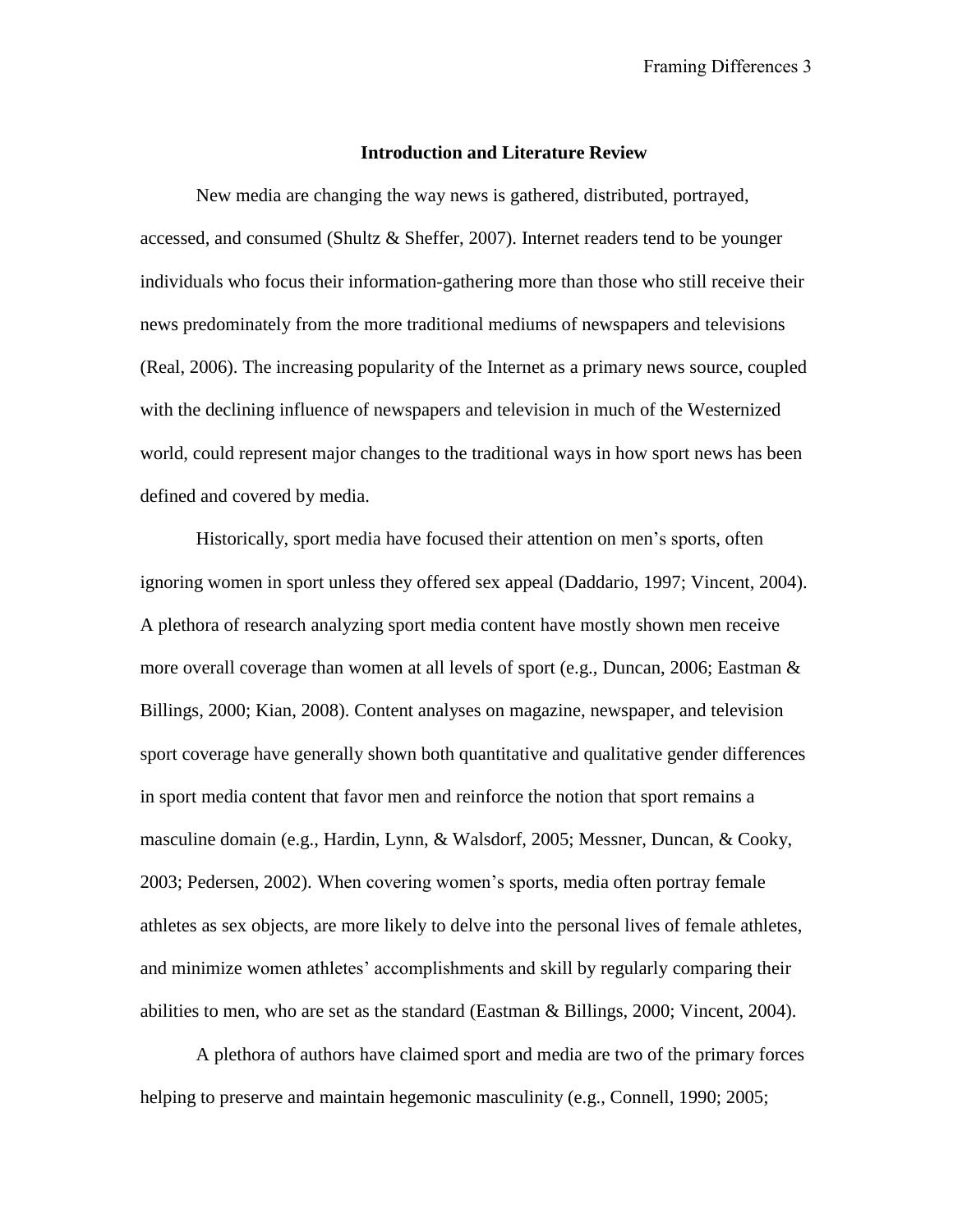Miloch, Pedersen, Smucker, & Whisenant, 2005). Connell (2005) defined hegemonic masculinity as the configuration of gender practices, strengthening dominance of men and the subordination of women in society. One way media contribute to the maintenance of hegemonic masculinity in sport is through the use of traditional gender-specific descriptors that often frame differences between female and male athletes that minimize the athleticism and accomplishments of women in sport, while also sexualizing female athletes (Duncan, 2006; Kane & Parks, 1992). Framing is a term regularly employed to describe the means through which journalists make sense of news events by selecting facts and embedding them in storylines (Kuypers, 2002; Lind & Salo, 2002). Hegemonic masculinity is constantly challenged throughout society but rarely changed without the consent of men in power (Connell, 2005).

A challenge to traditional framing of men's and women's sport by mainstream media, and, thus a challenge to hegemonic masculinity in sport, may be emerging from the Internet. Online sites have now surpassed newspapers as a primary news source for U.S. residents and the Internet rivals television as the predominant news source for youths (Pew Research, 2008). Several authors have argued the community nature of the Internet is more accommodating to women than more traditional forms of communication (e.g., Royal, 2008; Spender, 1995; Turkle, 1995). However, research on sport Internet journalism remains in its infancy (Kian & Hardin, in press; Real, 2006). The few studies comparing Internet coverage of male and female athletes have produced mixed results (Cunningham, 2003; Kian, Mondello, & Vincent, in press; Jones, 2004; Sagas, Cunningham, Wigley, & Ashley, 2000), and none of those directly compared Internet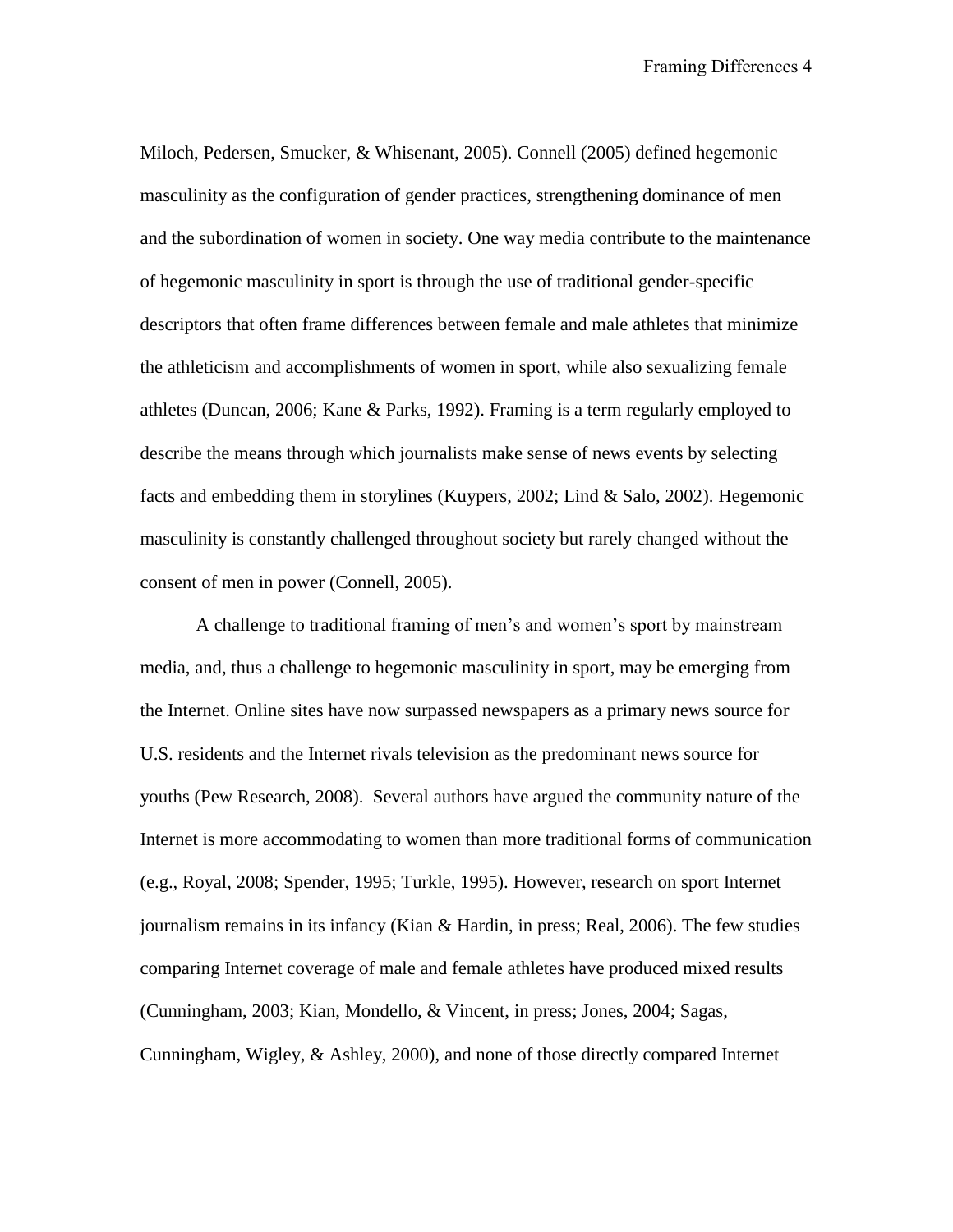content of female athletes to coverage of women's sports through more traditional mediums.

## **Purpose**

Although exploratory in nature, this research compares gender descriptors used in newspaper sports sections to those in online sport journalism sites. Specifically, this study attempts to determine if any significant differences are present in how more traditional media (newspapers) and newer media (Internet) outlets cover the same men's and women's sport at the same level of competition, in this case the U.S. Open men's and women's tennis tournaments. Moreover, these results can serve as an introductory gauge to see if the increasing popularity of the Internet as a sport news source poses a threat to traditional notions of masculinity often reinforced by mainstream media.

## **Research Questions**

Research questions were employed rather than hypotheses for this exploratory study. Three overriding research questions guided this study:

- 1. What significant differences  $-$  if any  $-$  exist in the gender-specific descriptors used to frame newspaper articles on the U.S. Open men's tournament, women's tournament, and articles on both?
- 2. What significant differences  $-$  if any  $-$  exist in the gender-specific descriptors used to frame Internet articles on the U.S. Open men's tournament, women's tournament, and articles on both?
- 3. What significant differences  $-$  if any  $-$  exist in the gender-specific descriptors used to frame newspaper articles on the U.S. Open men's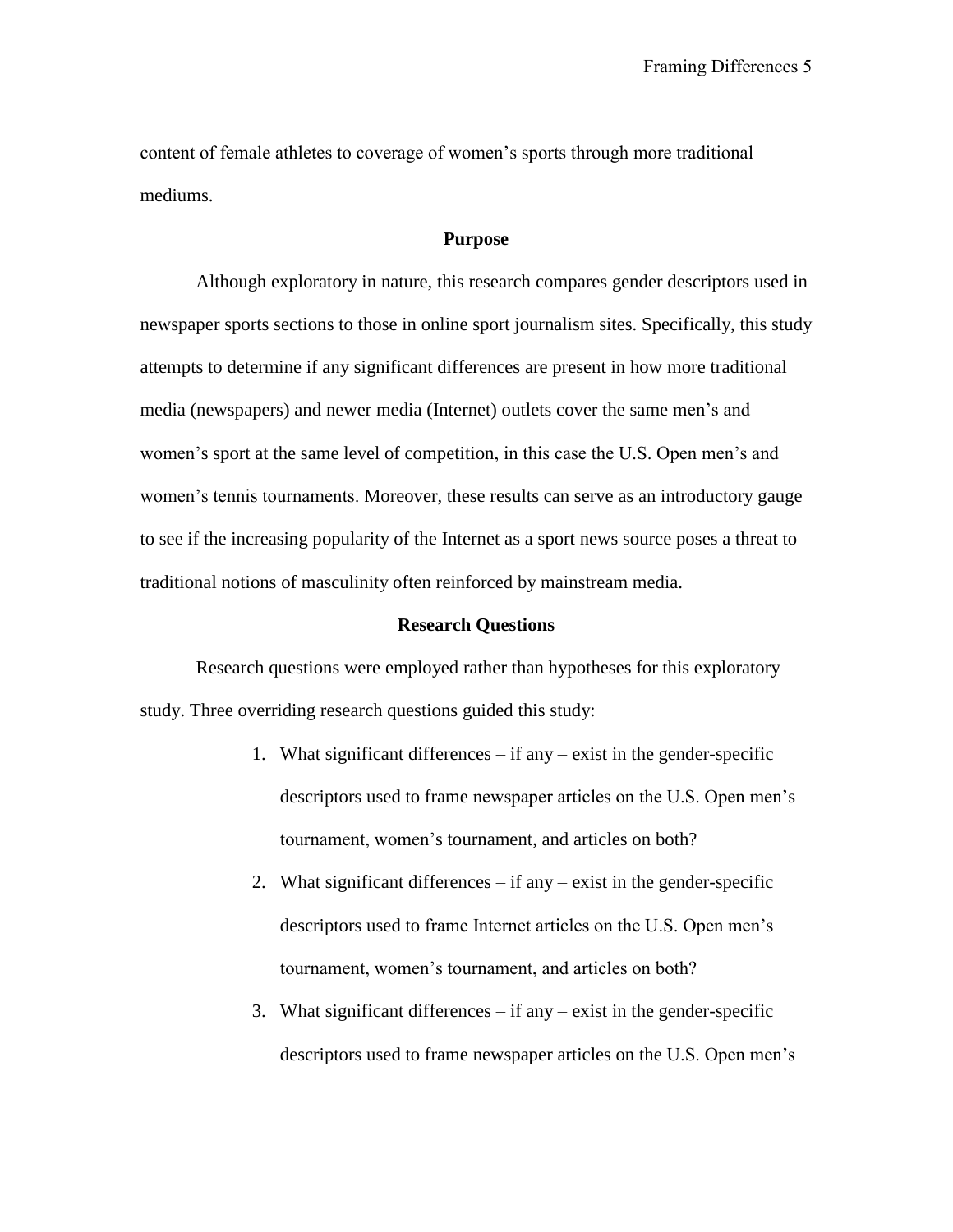tournament, women's tournament, and articles on both compared to descriptors in online sport sites on the same tournaments?

## **Methodology**

The methodology for this study was a content analysis of the descriptors used in articles on the U.S Open. Content analysis is a non-reactive method used by social scientists that has been applied to nearly every form of communication, and often to analyses of media content (Krippendorff, 2004). A systematic coding of text is a necessity for content analyses (Neuendorf, 2002; Weber, 1990). However, obviously analyzing the same text can lead to varying interpretations by different researchers. Therefore, Lombard, Snyder-Duch, and Bracken (2002) argued intercoder reliability should be employed when conducting content analyses, where two or more coders are employed to assure results are not the interpretation of just one researcher.

## *Sampling Selection*

This research analyzed media framing of athletes by coding descriptors used in articles on the 2007 U.S. Open men's and women's tennis tournaments that were published in three mainstream newspapers and three popular Internet sites. Professional tennis was selected, because it is one of the only professional sports in the Western world where the women's game is nearly or as popular as the men's version (Spencer, 2004; Vincent, 2004). Moreover, the men's and women's U.S. Open tennis championships run simultaneously, with many reporters assigned to cover both tournaments and some media outlets combining daily coverage on both tournaments into one article, which provided another basis for comparison in this study.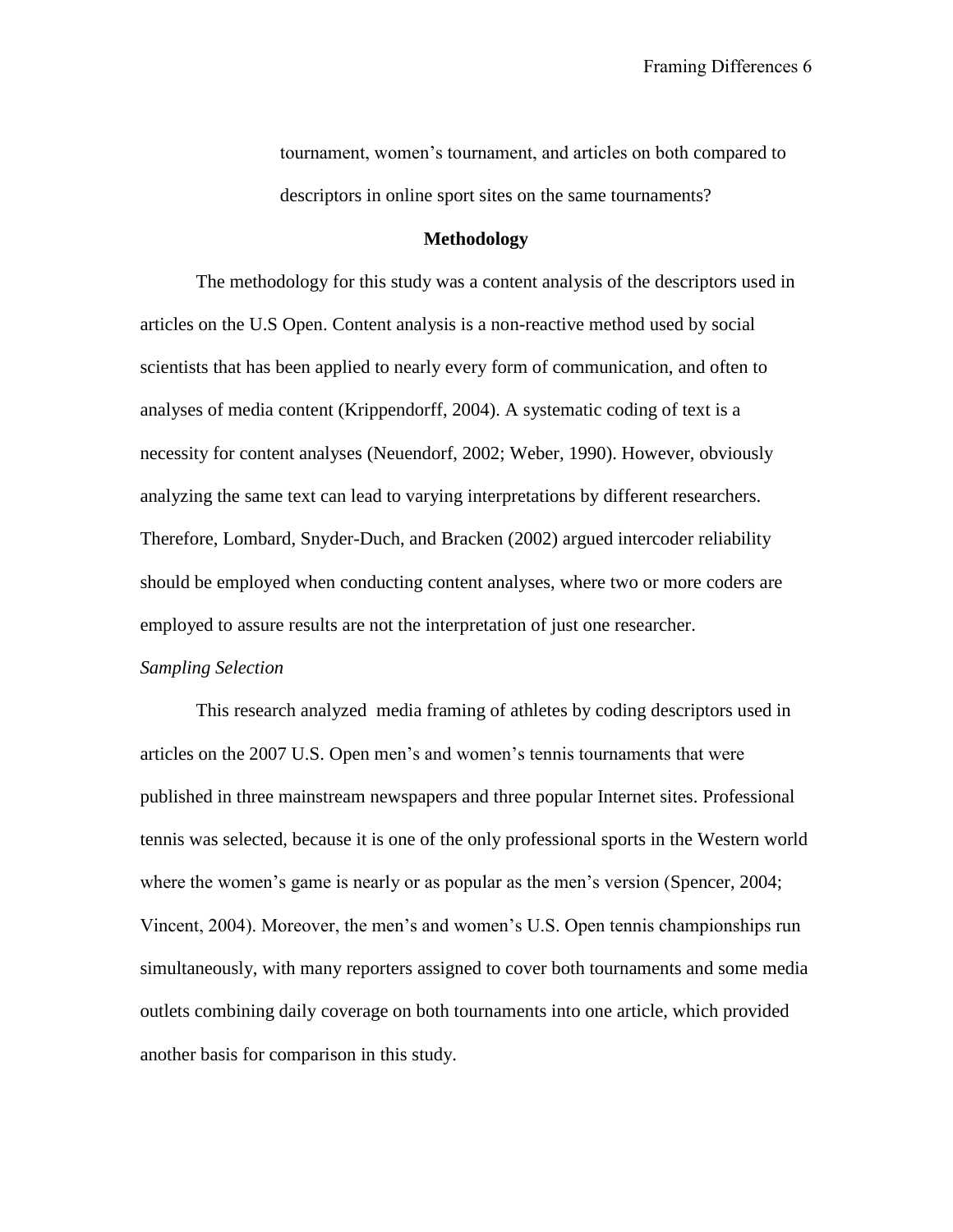The three newspapers selected, *USA Today, The New York Times*, and *The Los Angeles Times* rank first, third, and fourth among U.S. newspapers in average weekday circulation (Editor & Publisher Yearbook, 2008). The second most-circulated newspaper in the U.S., the *Wall Street Journal*, is a business-focus publication that does not offer regular and thorough sports coverage to the extent of the other three, and thus was not included in this study. Online sport news sites produced by ESPN, Fox Sports, and *Sports Illustrated* ranked first, second, and fifth among the most popular multi-sport Internet sites in the U.S. (ComScore Network, 2005). The third and fourth ranking sites for unique visitors, Yahoo Sports and AOL Sports, were not included, because neither assigns writers to attend and cover sporting events to the extent of SI.com or the other two sites. *Units of Analysis*

A graduate student regularly checked and located all byline (name of author(s) included) articles focusing on the U.S. Open tennis tournaments published in the six outlets over a 16-day period that included all 14 days of tournament play, as well as the single days prior to and after the tournaments.

Articles not attributed to an individual author(s) were omitted. Without having spatial limitations, Internet sites, including the three in this study, often publish hundreds of non-attributed stories, such as those from press releases and wire services like the Associated Press. Only the text of articles was coded. Headlines were included, but photos, charts, photo captions, and reader comments (after Internet articles) were not.

The Internet sites were thoroughly checked twice daily for new articles, since articles would often be removed from pages for new ones. Attempts were made to access any articles related to the men's and/or women's tournaments by checking under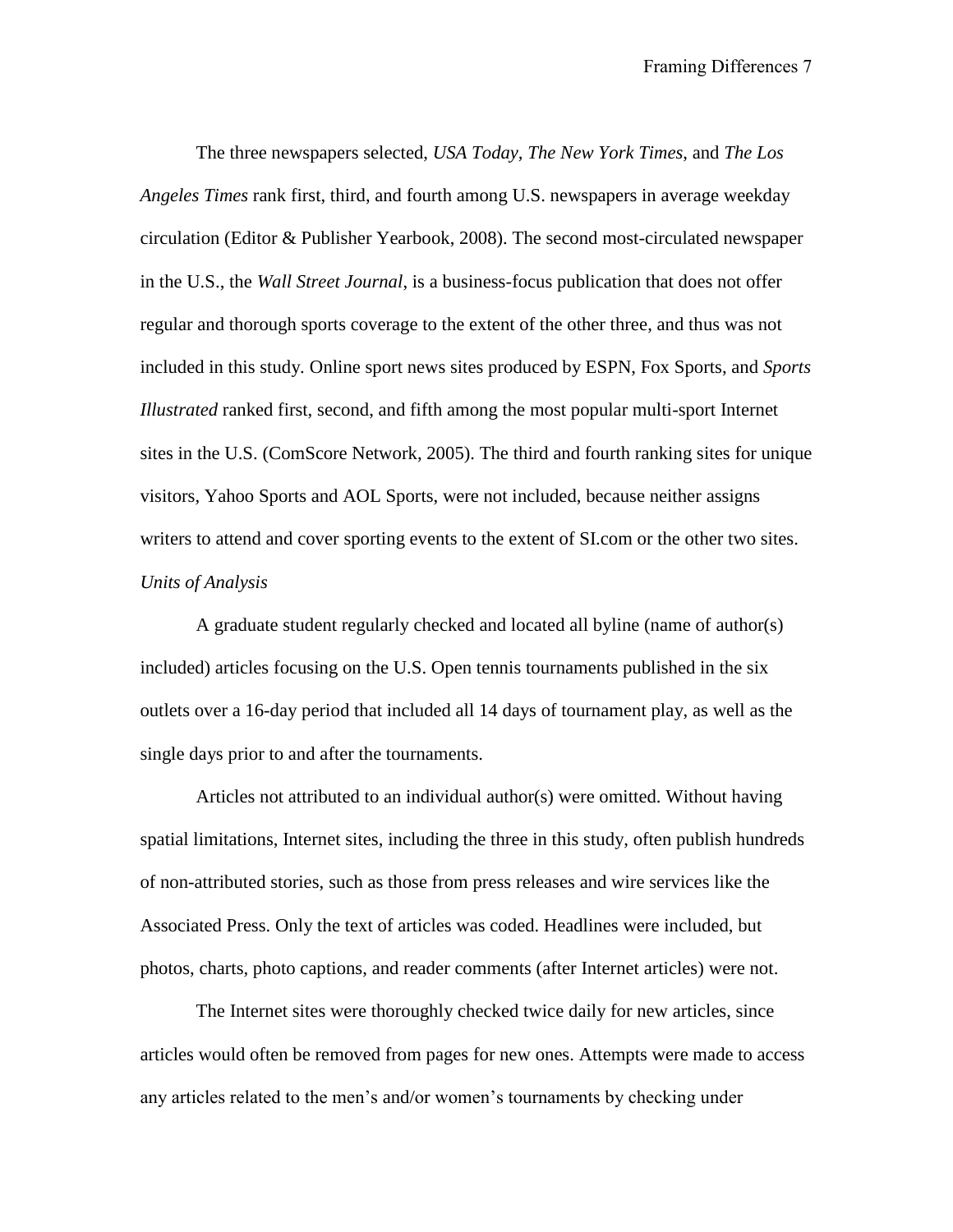multiple-page headings and looking under columnists' archives. Included among the online articles for examination were subscriber-only stories. Subscriptions allowing access to all content for both Internet sites were obtained for the duration of this research. Many articles by ESPN Internet staff columnists are only accessible to subscribers.

## *Coding Procedures*

Two graduate students were trained as coders. In a pretest, both coders examined 20 selected articles on the French Open tennis tournaments and coded them for nine specific categories that followed some of the procedures used by previous sport media researchers (Harris & Clayton, 2002; Kian, Vincent, & Mondello, 2008; Vincent, Pedersen, Whisenant, & Massey, 2007). Intercoder agreement between coders in the pretest was 80% or higher for all nine categories using Holsti's reliability formula (Holsti, 1969; Stacks & Hocking, 1998).

Each coder, working independently, then read and coded all articles on the U.S. Open published in the six media outlets for the following descriptive categories: (1) physical appearance, sexuality, attire; (2) athletic prowess, strength; (3) athletic weaknesses, limitations; (4) positive skill level, accomplishments; (5) negative skill level, failures; (6) family role, personal relationships; (7) psychological strengths, emotional strengths; (8) psychological weaknesses, emotional weakness; (9) humor. Statistical information was not coded unless it included a descriptor. Findings from previous research on sport media coverage indicated articles would be significantly more likely to describe female athletes with descriptions on their physical appearances, family roles, athletic weaknesses, negative skill level/failures, psychological/emotional weaknesses, or by adding humor. In contrast, previous research indicated men's sport would more likely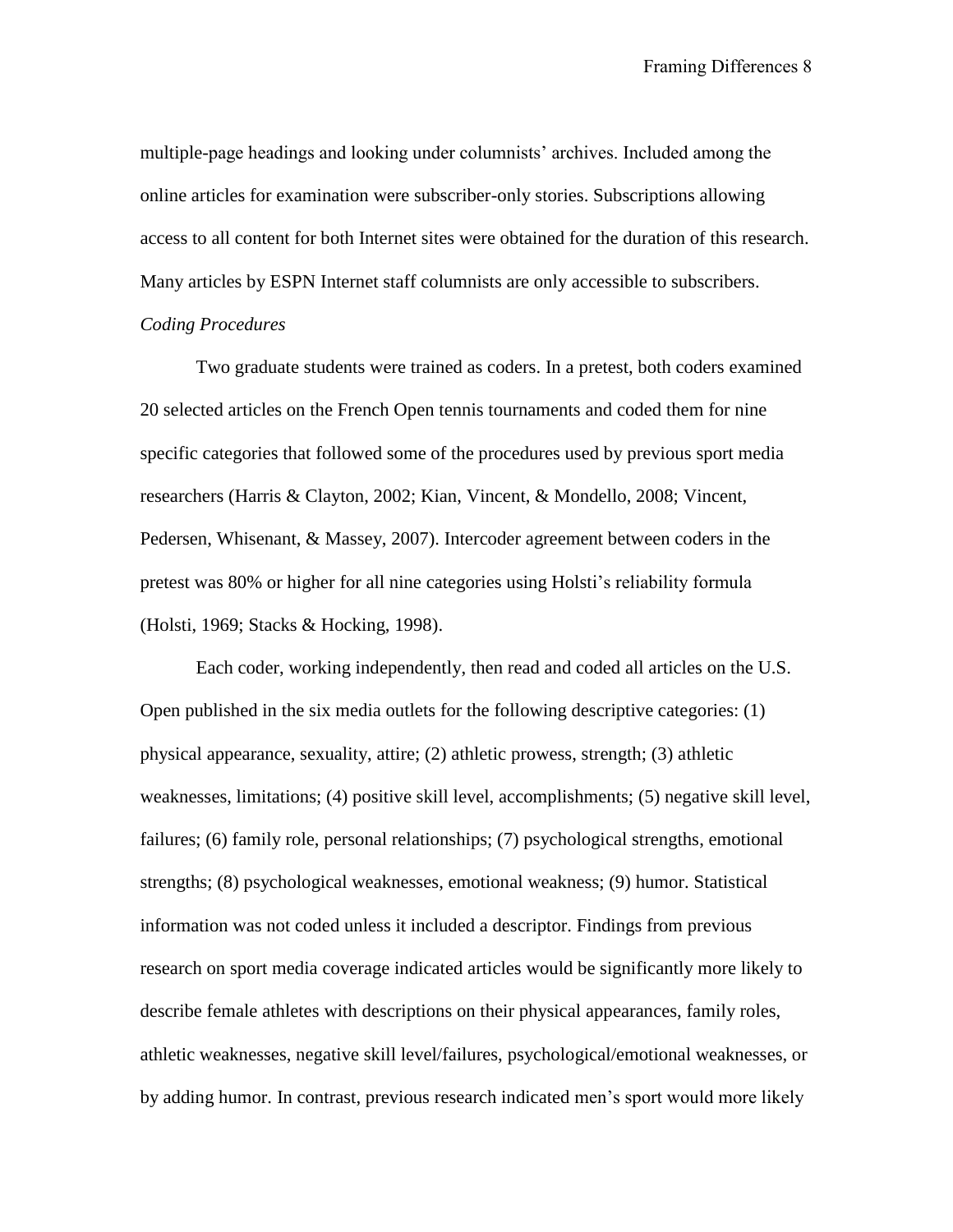have descriptors on their athletic prowess, positive skill level/accomplishments, and psychological/emotional strength than articles on women's sport (e.g., Billings, Halone, & Denham, 2002; Vincent, 2004).

## **Results**

The six outlets examined combined to publish 192 articles on the U.S. Open tennis tournaments. Of those, 136 (70.8%) were published in the three newspapers, which were more likely to send its own writers to cover the tournaments than the online sites. Among newspaper articles, 57 (41.9%) focused on the men's tournament, 26 (19.1%) on the women's tournament, and 53 (39%) covered both tournaments. For the Internet articles, 27 (48.2%) were on the men's tournament, 14 (25%) on the women, and 15 (27%) on both.

The intercoder reliability rate between the two coders was 83.6%, with the lead author determining final coding results from any differences between the two student coders. Since three distinct categories were compared, coding results were entered into Microsoft EXCEL and an ANOVA randomized block design was used to determine if there were any significant differences per category among articles focusing on men's tennis, women's tennis, and articles containing information on both the men's and women's tournaments (alpha  $= 0.05$ ). Pairwise comparisons were used to see exactly which attributes significantly differed from others, and between which of the three types of articles (only on male players, only on female players, on both genders of players) (See Tables 1-2). In addition, binomial tests for proportions were calculated to analyze differences between descriptors on men's and women's tennis, and both genders in newspaper articles versus online stories (See Tables 3-5).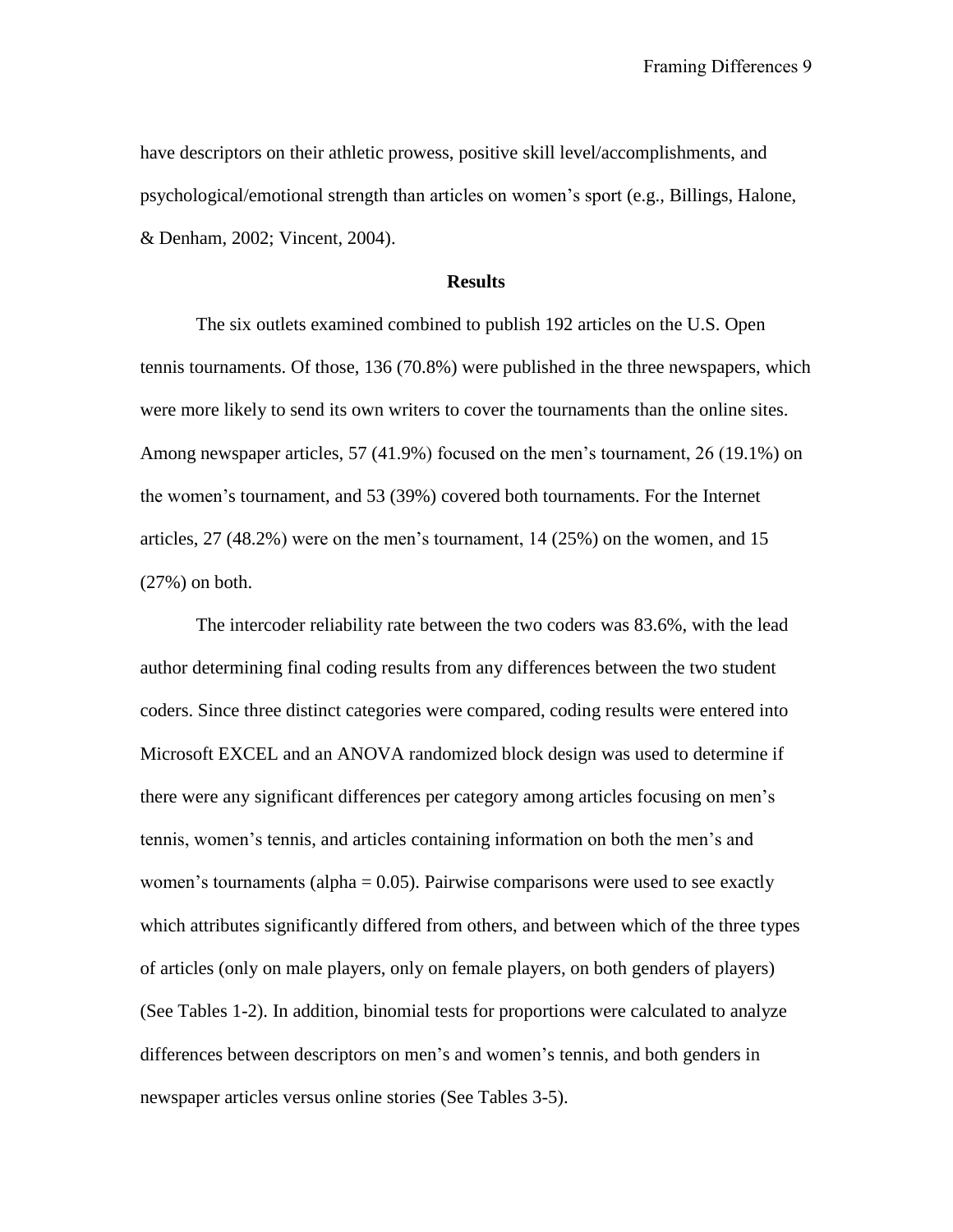*RQ1: What significant differences – if any – exist in the gender-specific descriptors used to frame newspaper articles on the U.S. Open men's tournament, women's tournament, and articles on both?*

For all newspaper articles examined, pairwise comparisons showed results mostly reinforcing previous sport media research. Among the 10 significant differences shown through the pairwise comparisons in Table 1, the only unexpected results were humor was significantly more likely to be used in articles about men's tennis than articles on women's tennis or on both genders. It should be noted that coders were trained to search for what they perceived to be writers' attempts to inject humorous commentary – not for what the coders themselves found amusing. Other significant differences emerging were expected. Physical appearance descriptors were significantly less likely to be used when writing about men's tennis than either in articles exclusively on women's tennis or in those on both genders. Athletic weakness was significantly less likely to be coded in articles on men's tennis than those focusing on both men's and women's tennis. Positive skill level descriptors were significantly more likely to be prevalent in articles on men's tennis than in stories on women's tennis or on both genders. Not surprisingly, physical strength was significantly more likely to be framed in articles about men's tennis than about women's tennis. Finally, family roles and personal relationships were more prevalent in articles about women's tennis than those on men's tennis and both genders. Family descriptors were also more likely to be used when writing about both genders than men's tennis.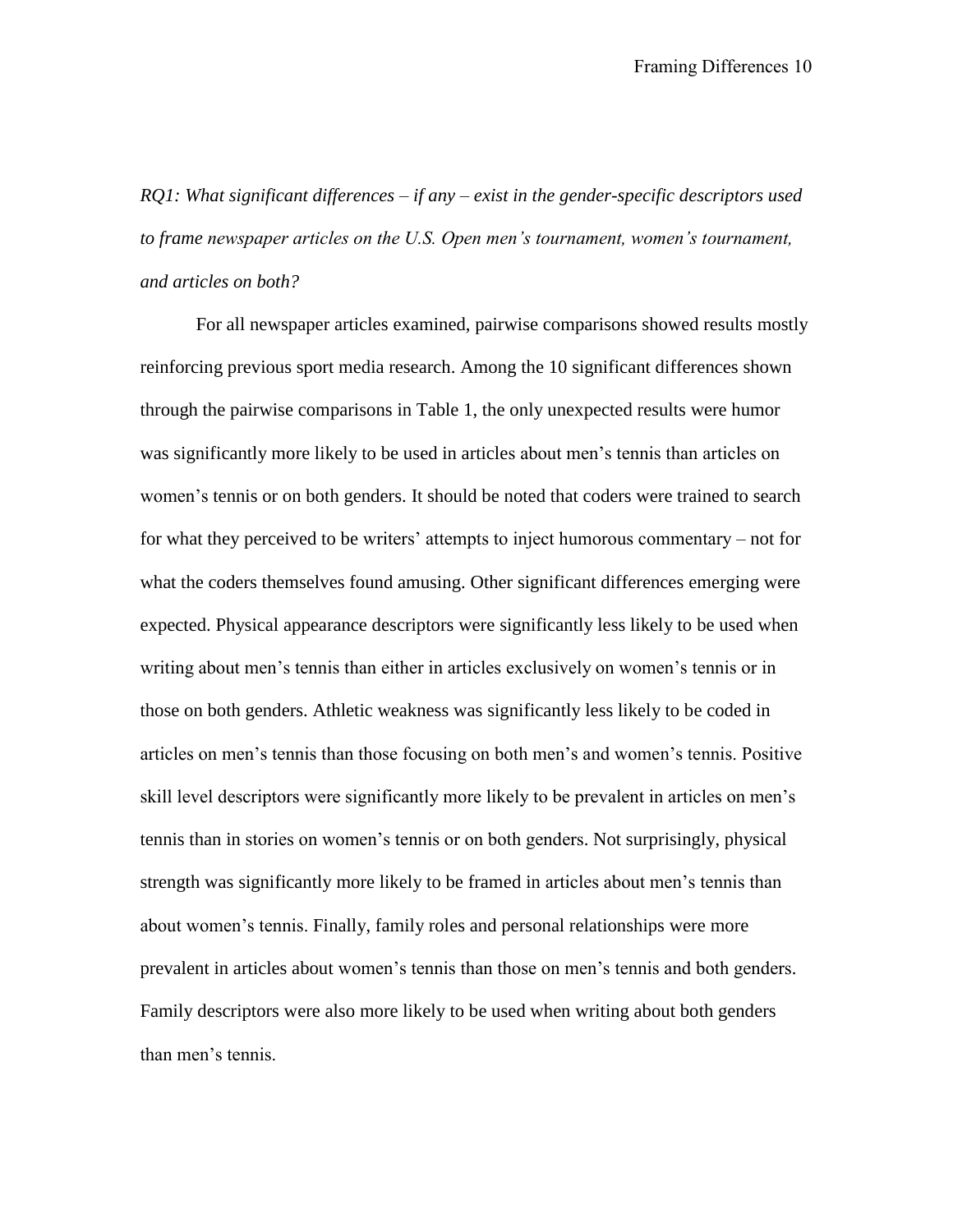|                       |            | Men's $(57)$ |          | Women's $(26)$ |            | Both (53) | Z-<br>MW | Z-WB  | Z-<br>MB | p-MW   | p-WB   | $p-MB$ |
|-----------------------|------------|--------------|----------|----------------|------------|-----------|----------|-------|----------|--------|--------|--------|
| Physical App., Attire | 63         | 5.4%         | 70       | 10.9%          | 107        | 10.0%     | 0.000    | 0.726 | 0.000    | 0.0000 | 0.7265 | 0.0000 |
| Ath. Prowess          | 73         | 6.3%         | 40       | 6.2%           | 73         | 6.8%      | 0.516    | 0.319 | 0.305    | 0.5159 | 0.3185 | 0.3051 |
| Ath. Weaknesses       | 78         | 6.7%         | 51       | 8.0%           | 92         | 8.6%      | 0.167    | 0.320 | 0.048    | 0.1673 | 0.3205 | 0.0477 |
| Pos. Skill Level      | 507        | 43.7%        | 228      | 35.6%          | 394        | 36.8%     | 1.000    | 0.301 | 1.000    | 0.9996 | 0.3008 | 0.9995 |
| Neg. Skill Level      | 143        | 12.3%        | 78       | 12.2%          | 133        | 12.4%     | 0.537    | 0.437 | 0.468    | 0.5367 | 0.4367 | 0.4677 |
| Psy. Strength         | 112        | 9.6%         | 47       | 7.3%           | 87         | 8.1%      | 0.954    | 0.275 | 0.896    | 0.9543 | 0.2747 | 0.8956 |
| Psy. Weaknesses       | 62         | 5.3%         | 29       | 4.5%           | 65         | 6.1%      | 0.778    | 0.083 | 0.227    | 0.7781 | 0.0829 | 0.2275 |
| Family/Relationships  | 83         | 7.1%         | 91       | 14.2%          | 102        | 9.5%      | 0.000    | 0.998 | 0.021    | 0.0000 | 0.9981 | 0.0210 |
| Humor<br><b>TOTAL</b> | 40<br>1161 | 3.4%         | 7<br>641 | 1.1%           | 17<br>1070 | 1.6%      | 0.999    | 0.194 | 0.997    | 0.9993 | 0.1936 | 0.9974 |

## Table 1 Total Codes and Pairwise Comparisons for Newspaper Articles

*RQ2: What significant differences – if any – exist in the gender-specific descriptors used to frame Internet articles on the U.S. Open men's tournament, women's tournament, and articles on both?*

Coding and pairwise comparisons of Internet articles shown in Table 2 offered mixed results that overall did not reinforce traditional stereotypes in sport media coverage as assumed, since only five of the 11 significant findings were expected. Pairwise comparisons showed athletic prowess and athletic weakness were significantly more likely to be used in articles about men's tennis than in articles covering both genders. Positive skill level attributes were significantly more likely to appear in articles on both genders than in those focusing on women's tennis. Physical strength and physical weakness were more likely to be used to describe males and females than both genders. Family role and personal relationships were more likely to be used in women's tennis stories than those on men's tennis or on both genders. Humor and physical appearances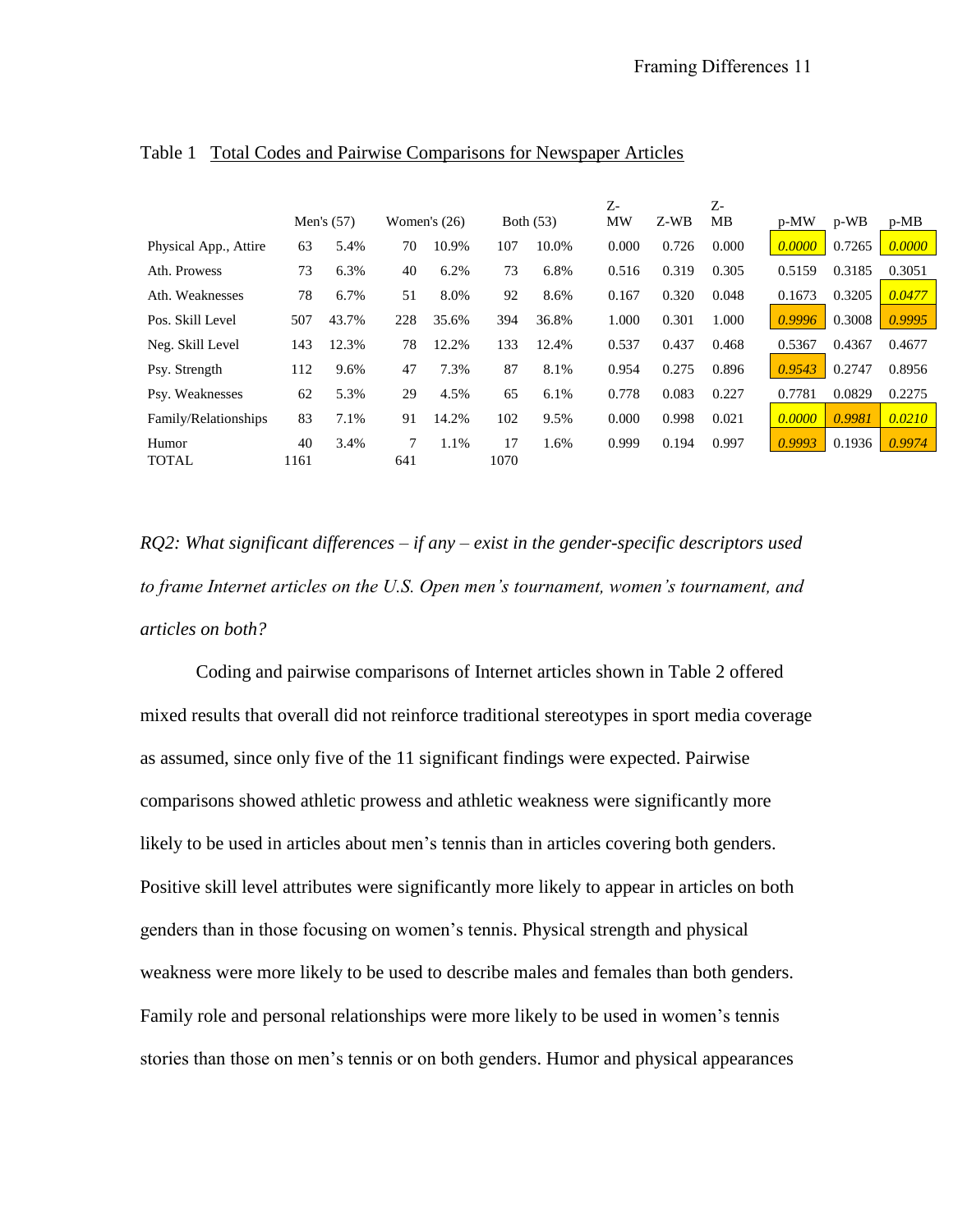were significantly more likely to be used in articles on both genders as opposed to either gender individually.

|                       |     | Men's $(27)$ |     | Women's $(14)$ |     | Both $(15)$ | $Z$ -<br>MW | Z-WB  | Z-<br>MВ | p-MW   | p-WB   | $p-MB$ |
|-----------------------|-----|--------------|-----|----------------|-----|-------------|-------------|-------|----------|--------|--------|--------|
|                       |     |              |     |                |     |             |             |       |          |        |        |        |
| Physical App., Attire | 35  | 3.9%         | 21  | 4.1%           | 40  | 7.9%        | 0.434       | 0.005 | 0.001    | 0.4339 | 0.0053 | 0.0012 |
| Ath. Prowess          | 62  | 7.0%         | 34  | 6.7%           | 23  | 4.6%        | 0.586       | 0.927 | 0.968    | 0.5863 | 0.9271 | 0.9681 |
| Ath. Weaknesses       | 47  | 5.3%         | 26  | 5.1%           | 17  | 3.4%        | 0.560       | 0.914 | 0.954    | 0.5604 | 0.9137 | 0.9540 |
| Pos. Skill Level      | 392 | 44.0%        | 206 | 40.3%          | 241 | 47.7%       | 0.911       | 0.009 | 0.090    | 0.9105 | 0.0087 | 0.0896 |
| Neg. Skill Level      | 111 | 12.5%        | 63  | 12.3%          | 80  | 15.8%       | 0.528       | 0.054 | 0.041    | 0.5282 | 0.0538 | 0.0407 |
| Psy. Strength         | 112 | 12.6%        | 69  | 13.5%          | 40  | 7.9%        | 0.309       | 0.998 | 0.997    | 0.3088 | 0.9980 | 0.9970 |
| Psy. Weaknesses       | 72  | 8.1%         | 39  | 7.6%           | 23  | 4.6%        | 0.618       | 0.980 | 0.995    | 0.6181 | 0.9798 | 0.9954 |
| Family/Relationships  | 47  | 5.3%         | 48  | 9.4%           | 28  | 5.5%        | 0.002       | 0.990 | 0.415    | 0.0022 | 0.9902 | 0.4153 |
| Humor                 | 13  | 1.5%         | 5.  | 1.0%           | 13  | 2.6%        | 0.785       | 0.027 | 0.077    | 0.7850 | 0.0271 | 0.0772 |
| <b>TOTAL</b>          | 891 |              | 511 |                | 505 |             |             |       |          |        |        |        |

Table 2 Total Codes and Pairwise Comparisons for Internet Articles

*RQ3: What significant differences – if any – exist in the gender-specific descriptors used to frame newspaper articles on the U.S. Open men's tournament, women's tournament, and articles on both compared to descriptors in online sport sites on the same tournaments?*

When comparing newspaper and Internet articles only on men's tennis in Table 3, the binomial tests for two proportions revealed online articles were significantly more likely to use descriptors on psychological strengths and physical weaknesses, while newspapers significantly used more descriptors on family roles and humor. For articles solely on women's tennis as shown in Table 4, newspapers were significantly more likely to employ descriptors on physical appearances, athletic weaknesses, and family roles when compared to Internet articles. Online articles were more likely to use attributes on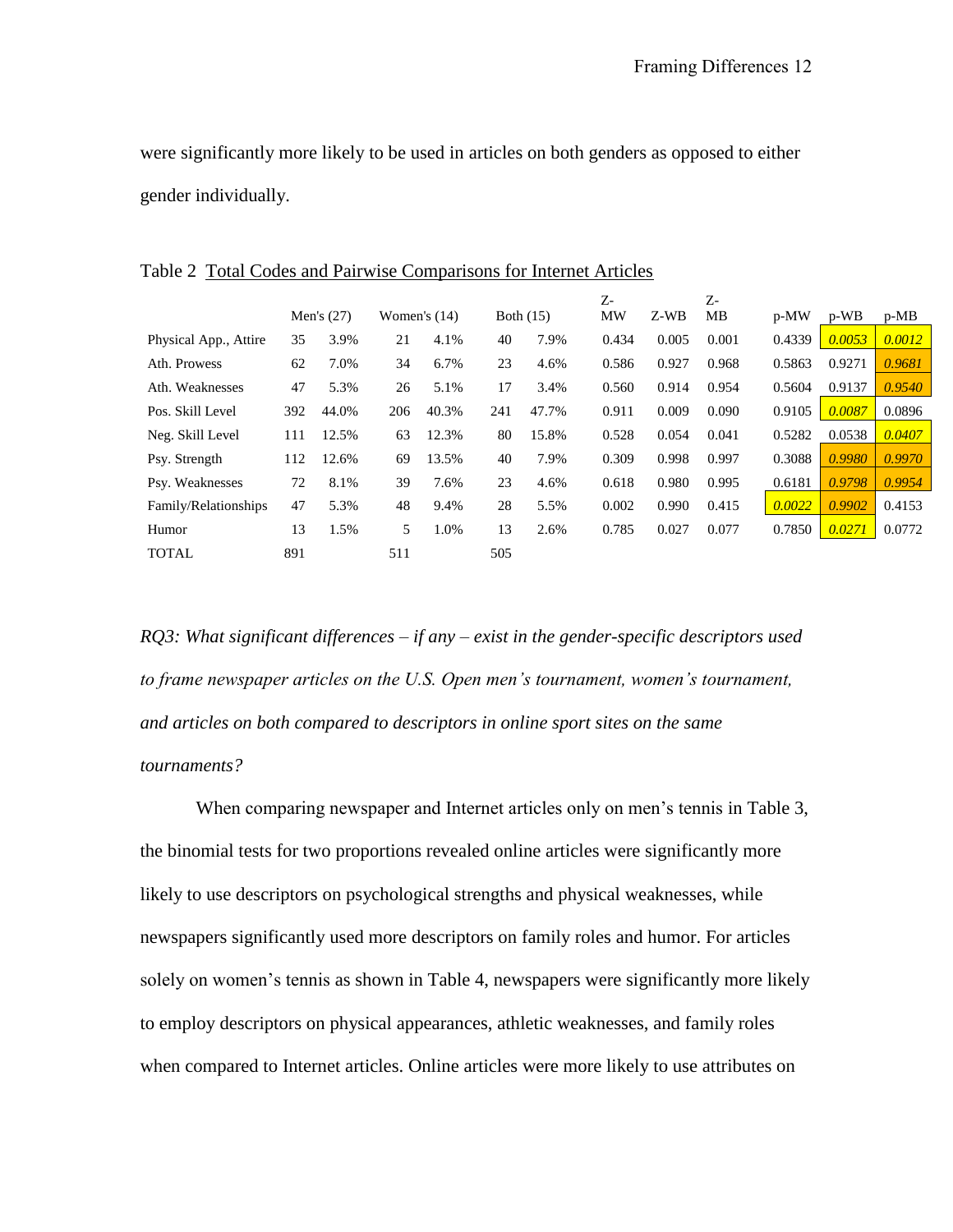positive skill level, psychological strengths, and psychological weaknesses on women's tennis than those published in newspapers.

|                       | Newspapers (57)   |            | Internet $(27)$ |            |          |         |
|-----------------------|-------------------|------------|-----------------|------------|----------|---------|
|                       |                   |            |                 |            |          |         |
|                       | <b>Times Used</b> | % of Desc. | Times Used      | % of Desc. | Z value  | p value |
| Physical App., Attire | 63                | 5.4%       | 35              | 3.9%       | 1.593    | 0.0556  |
| Ath. Prowess          | 73                | 6.3%       | 62              | 7.0%       | $-0.606$ | 0.2724  |
| Ath. Weaknesses       | 78                | 6.7%       | 47              | 5.3%       | 1.365    | 0.0861  |
| Pos. Skill Level      | 507               | 43.7%      | 392             | 44.0%      | $-0.148$ | 0.4413  |
| Neg. Skill Level      | 143               | 12.3%      | 111             | 12.5%      | $-0.096$ | 0.4617  |
| Psy. Strength         | 112               | 9.6%       | 112             | 12.6%      | $-2.089$ | 0.0184  |
| Psy. Weaknesses       | 62                | 5.3%       | 72              | 8.1%       | $-2.459$ | 0.0070  |
| Family/Relationships  | 83                | 7.1%       | 47              | 5.3%       | 1.743    | 0.0406  |
| Humor                 | 40                | 3.4%       | 13              | 1.5%       | 2.884    | 0.0020  |
| <b>TOTAL</b>          | 1161              | 100%       | 891             | 100%       |          |         |

Table 3 Total Codes for All Men's Tennis Articles Based on Medium

# Table 4 Total Codes for All Women's Tennis Articles Based on Medium

|                       | Newspapers (26) |            | Internet $(14)$ |            |          |         |
|-----------------------|-----------------|------------|-----------------|------------|----------|---------|
|                       |                 |            |                 |            |          |         |
|                       | Times Used      | % of Desc. | Times Used      | % of Desc. | Z value  | p value |
| Physical App., Attire | 70              | 10.9%      | 21              | 4.1%       | 4.356    | 0.0000  |
| Ath. Prowess          | 40              | 6.2%       | 34              | 6.7%       | $-0.284$ | 0.3883  |
| Ath. Weaknesses       | 51              | 8.0%       | 26              | 5.1%       | 1.959    | 0.0251  |
| Pos. Skill Level      | 228             | 35.6%      | 206             | 40.3%      | $-1.648$ | 0.0496  |
| Neg. Skill Level      | 78              | 12.2%      | 63              | 12.3%      | $-0.082$ | 0.4671  |
| Psy. Strength         | 47              | 7.3%       | 69              | 13.5%      | $-3.406$ | 0.0003  |
| Psy. Weaknesses       | 29              | 4.5%       | 39              | 7.6%       | $-2.193$ | 0.0141  |
| Family/Relationships  | 91              | 14.2%      | 48              | 9.4%       | 2.511    | 0.0060  |
| Humor                 | 7               | 1.1%       | 5               | 1.0%       | 0.189    | 0.4250  |
| <b>TOTAL</b>          | 641             | 100%       | 511             | 100%       |          |         |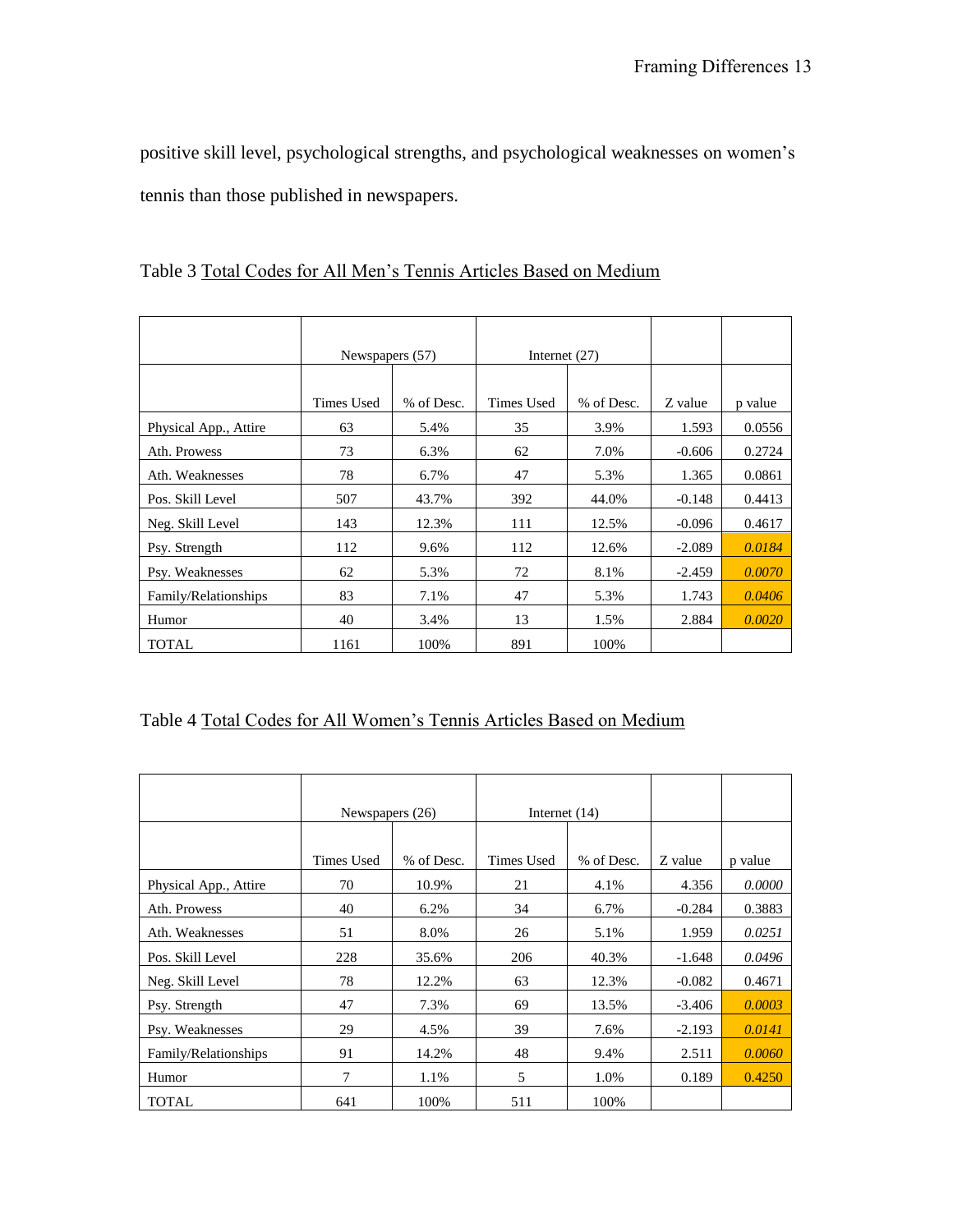In articles focusing on both men's and women's tennis, the binomial tests for two proportions showed newspapers were significantly more likely to use descriptors on athletic prowess, athletic weakness, and family roles. As shown in Table 5, Internet sites used significantly more descriptors per article for positive skill level and negative skill level in articles on both genders.

|                       | Newspapers (53) |            | Internet $(15)$ |            |          |         |
|-----------------------|-----------------|------------|-----------------|------------|----------|---------|
|                       |                 |            |                 |            |          |         |
|                       | Times Used      | % of Desc. | Times Used      | % of Desc. | Z value  | p value |
| Physical App., Attire | 107             | 10.0%      | 40              | 7.9%       | 1.348    | 0.0888  |
| Ath. Prowess          | 73              | 6.8%       | 23              | 4.6%       | 1.814    | 0.0349  |
| Ath. Weaknesses       | 92              | 8.6%       | 17              | 3.4%       | 4.086    | 0.0000  |
| Pos. Skill Level      | 394             | 36.8%      | 241             | 47.7%      | $-4.087$ | 0.0000  |
| Neg. Skill Level      | 133             | 12.4%      | 80              | 15.8%      | $-1.814$ | 0.0349  |
| Psy. Strength         | 87              | 8.1%       | 40              | 7.9%       | 0.143    | 0.4431  |
| Psy. Weaknesses       | 65              | 6.1%       | 23              | 4.6%       | 1.255    | 0.1047  |
| Family/Relationships  | 102             | 9.5%       | 28              | 5.5%       | 2.798    | 0.0026  |
| Humor                 | 17              | 1.6%       | 13              | 2.6%       | $-1.279$ | 0.1005  |
| <b>TOTAL</b>          | 1070            | 100%       | 505             | 100%       |          |         |

Table 5 Total Codes for All Tennis Articles on Both Genders Based on Mediums

## **Discussion**

These results showed newspaper articles on the U.S. Open were significantly more likely to minimize the athleticism of female athletes and delve into their personal lives, thus re-enforcing and strengthening hegemonic masculinity far more than the three outlets representing the newer medium of online journalism.

Prior to undertaking this project, assumptions were made that gender-specific descriptors would be upheld by both mediums based on a plethora of previous sport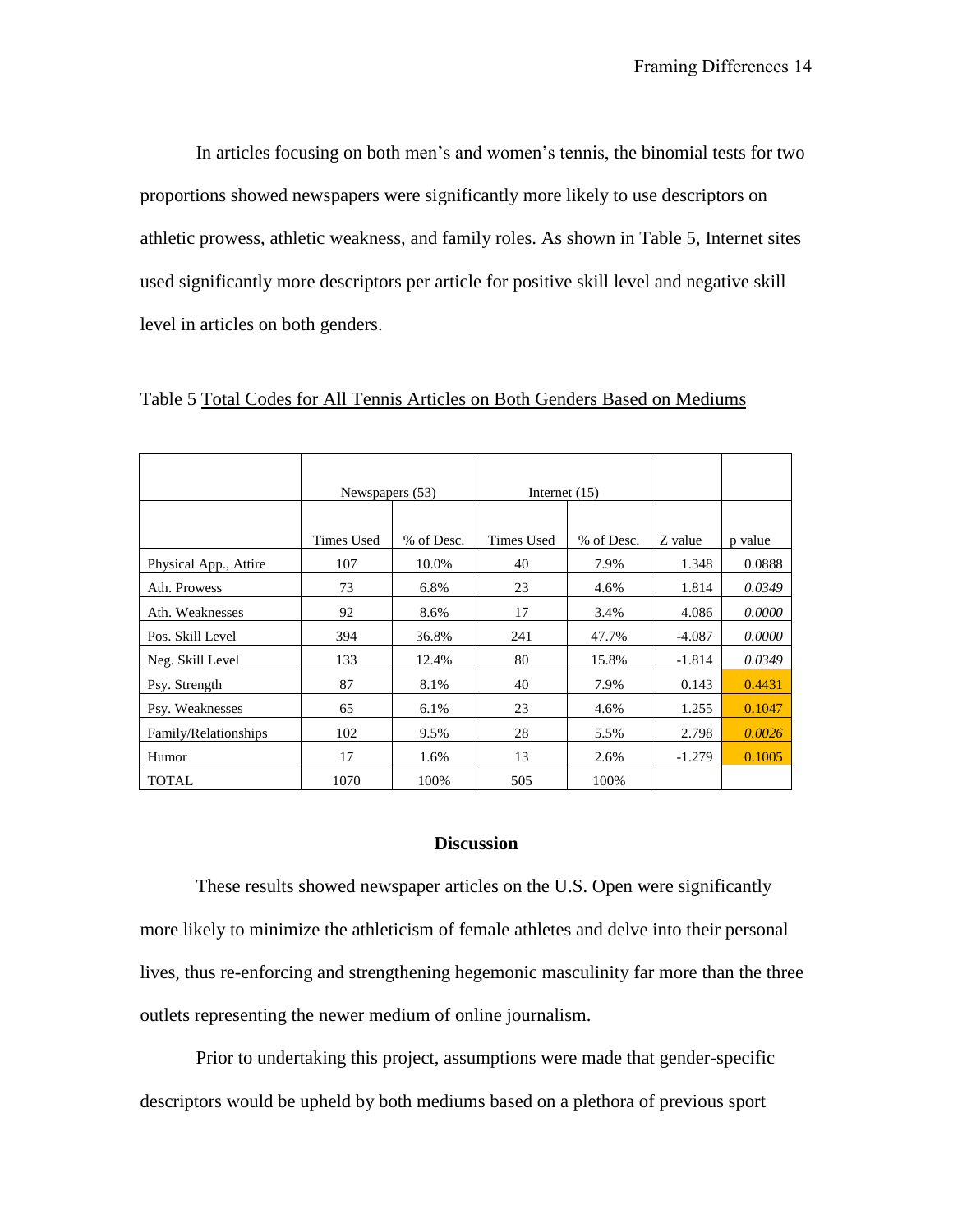media studies, most of which focused on newspaper or television content (e.g., Billings et al., 2002; Vincent et al., 2007). A total of nine of the 10 significant differences that emerged from coding of newspaper articles based on the gender of the subject were expected based on these assumptions. The lone exception was that humor – the most difficult category to code – was significantly more likely to appear in articles on men's tennis than on women's tennis or in articles containing content on both genders.

The other significant differences in the ways newspaper articles framed the men's and women's tournaments, however, were expected. These more numerous differences helped uphold both traditional male-female sport stereotypes and reinforced findings that sport media assist in societal maintenance of hegemonic masculinity. For example, descriptors for physical appearances and athletic weaknesses were significantly less likely to appear in men's tennis articles than women's tennis articles or those on both. Attributes related to positive skill level and physical strength were far more prevalent in men's tennis articles, while those on family roles and personal relationships were significantly more likely to appear in women's articles. Thus, women athletes were portrayed as physically weaker and less-skilled than their male counterparts, with content discussing the females' families and appearances far more prevalent in women's tennis articles. In addition, the three newspapers in this study showed the importance they placed on the men's tournament, since more than twice as many total newspaper articles were published exclusively on the men than on the women. Of course, some of the differences in the overall number of stories could be attributed to the world's No. 1 ranked men's player, Roger Federer, becoming the first player in modern history to win four U.S. Open titles in 2007. Still, no U.S. players advanced to the final of either the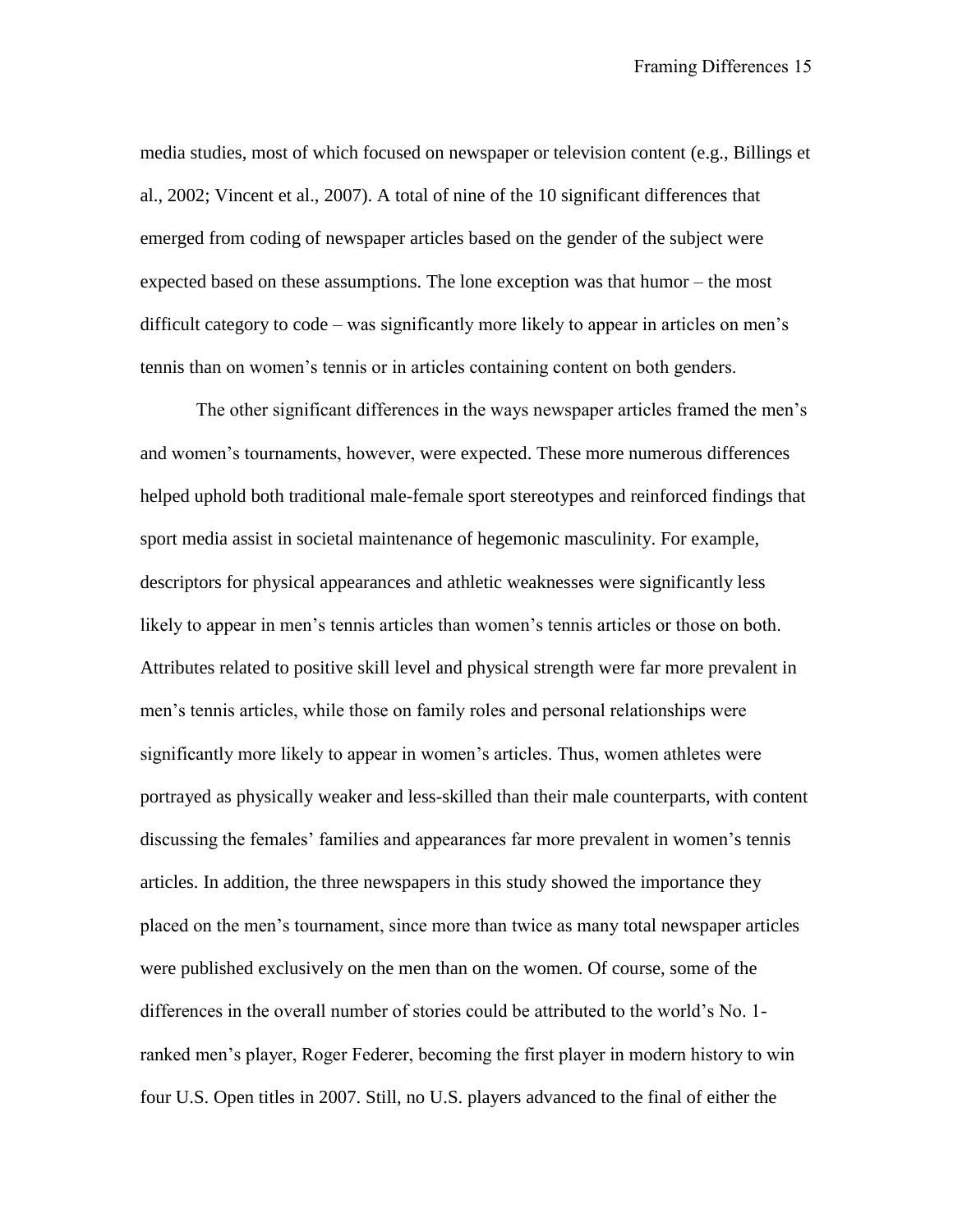men's or women's singles draw; so the discrepancy between genders in the number of articles was surprising. Overall, newspaper articles on the U.S. Open reinforced traditional notions that males are more dominant, physical athletes than females; and that men's sport is more important than women's sport even when both compete at simultaneous events at the highest level of competition and for the same prize money.

Coding results and pairwise comparisons from Internet articles on men's and women's tennis, as well as from stories on both genders, offered more inconsistent results, several of which were unexpected. As presumed, online articles were significantly more likely to include descriptors on athletic prowess on men's tennis players, but they also included more descriptors on athletic weakness for the men as well. Other expected results included descriptors on family roles or personal relationship were significantly more likely to appear in stories on women's tennis than those on men's tennis or both genders. Unexpectedly, though, articles on both genders featured more references to physical appearances than those on women's tennis. Overall, just five of the 11 significant differences were expected based on the assumptions.

Still, comparisons between gender-related content within Internet articles did not serve as a major challenge to traditional findings, since several of the unexpected differences were from comparisons to articles on both genders, an area that had not been analyzed by previous sport media researchers who did content analyses. The only major surprise among these 11 differences was Internet men's tennis articles were significantly more likely to include descriptors on athletic weakness than those on women's tennis. However, the totem pole for coverage was evident in online articles, since an even higher percentage of the overall Internet articles focused on only the men's tournament (48.2%)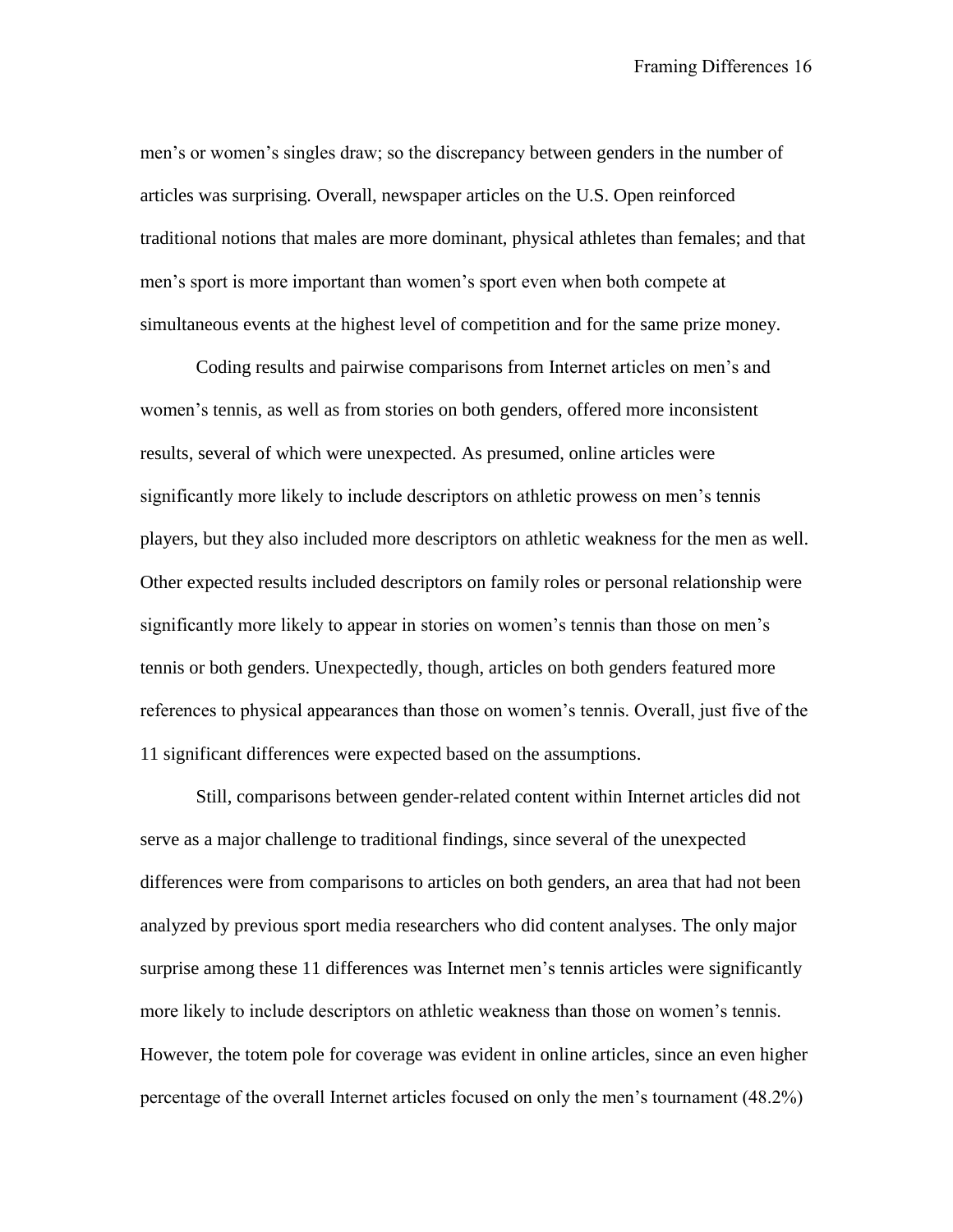than those in newspapers (41.9%). Of course, the surprisingly few total number of byline articles on the U.S Open published on the three Internet (n=56) sites may have skewed those differences, since all six newspapers and online outlets examined provided more coverage on each of the final four days of tournament play than each of the previous 10 – a time when Federer's dominance became a more significant news story

Overall, neither the content within newspapers nor within the online sport sites greatly differed from previous research; and both obviously placed a premium on men's tennis based on total number of articles published. However, the binomial tests for two proportions revealed startling differences between how newspapers and online sites framed female athletes. In comparing articles solely on women's tennis, newspapers were significantly more likely to use descriptors on perceived athletic weaknesses, family roles or relationships, and physical appearances. Online articles were more likely to include descriptors on positive skill level and psychological strengths.

These results show that online sport news sites for at least the three major outlets examined in this study were more likely to alter and challenge the traditional gender stereotypes that have historically been framed through sport media coverage (Kane, 1996; Higgs, Weiller, & Martin, 2003). In contrast, newspapers were significantly more likely to frame female athletes more negatively, while also delving into their personal lives and elaborating on their appearances more than the online sites. Therefore – at least in regard to the new media outlets – hegemonic masculinity was both support and challenged, and thus remains contested (Connell, 2005). Furthermore, based on these results, online sport media appears far more likely to challenge the status quo for framing female and male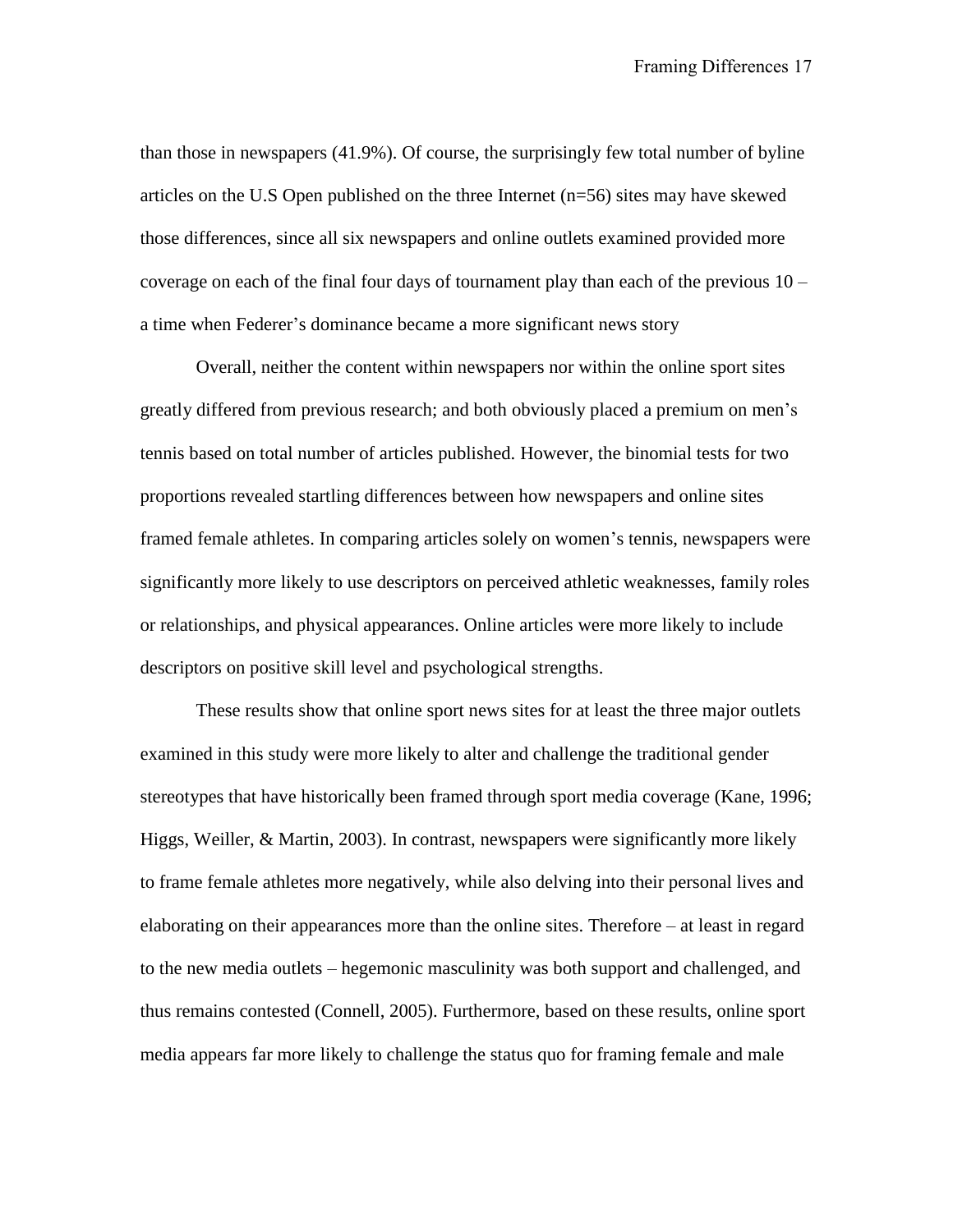athletes than traditional mediums like newspapers and televisions, although the gendering of online sport media news still lacks lucidity (van Zoonen, 2003).

However, results from this exploratory study should not be generalized, since it only examined three newspapers and three online sites. Plus, all six media outlets are based in the U.S. Moreover, only one sport was examined; and tennis has historically ranked as one of the only popular women's professional sports on a mass level (Rader, 2004). Additional gender-focused research on global Internet coverage on a variety of men's and women's sports is needed before conclusions can be drawn about the medium of online journalism and its potential effect on hegemonic masculinity in sport.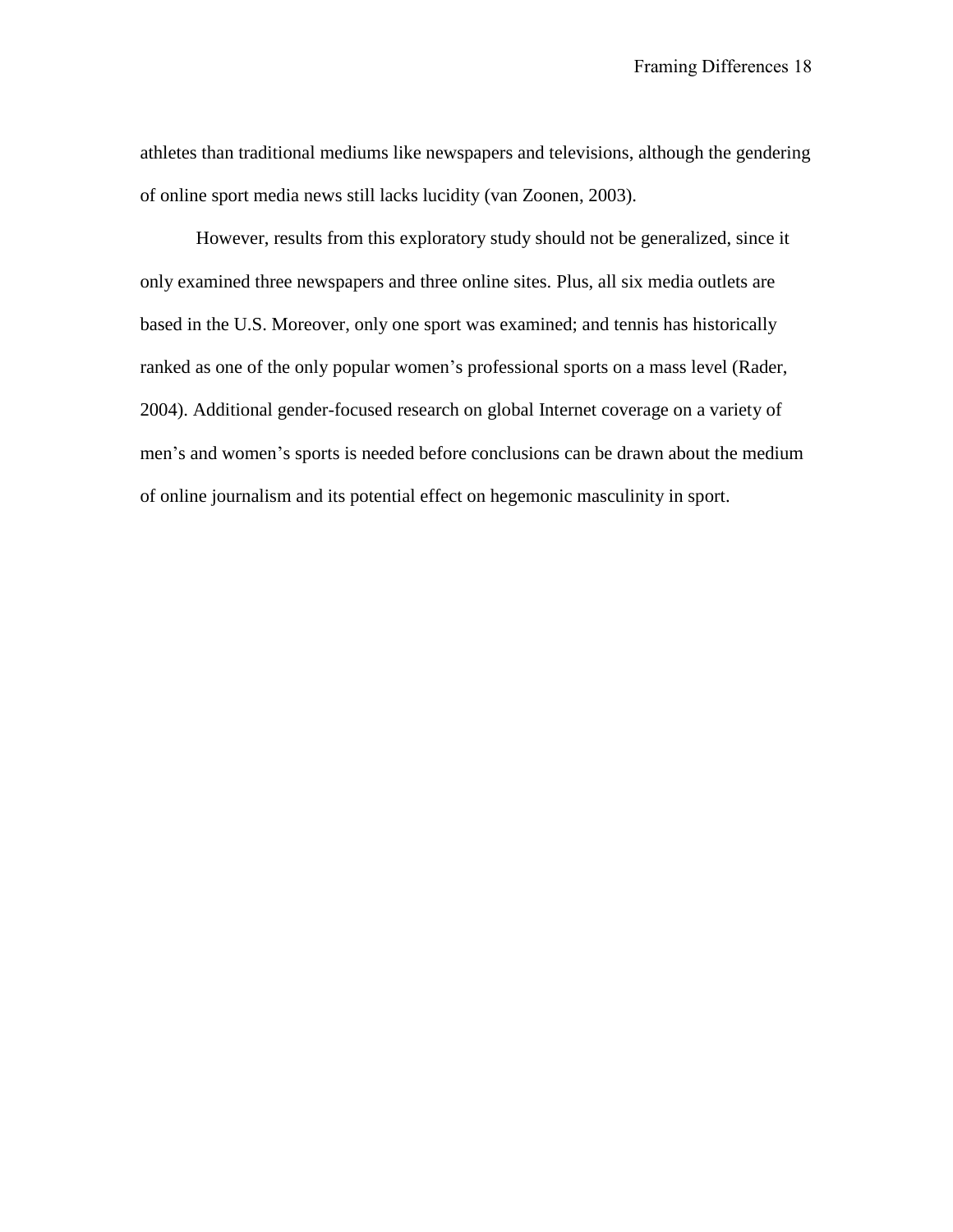#### REFERENCES

- Billings, A. C., Halone, K. K., & Denham, B. E. (2002). "Man, that was a pretty shot": An analysis of gendered broadcast commentary surrounding the 2000 men's and women's NCAA Final Four basketball championships. *Mass Communication & Society, 5*(3), 295-315.
- ComScore Network (2005, June 2). *The score: Sports sites score*. Retrieved Feb. 27, 2006, from <http://www.imediaconnection.com/content/6027.asp>
- Connell, R. W. (1990). An iron man: The body and some contradictions of hegemonic masculinity. In. M. A. Messner & D. F. Sabo (Eds.), *Sport, men, and the gender order: Critical feminist perspectives* (pp. 83-114). Champaign, IL: Human Kinetics.
- Connell, R. W. (2005). *Masculinities* (2<sup>nd</sup> ed.). Berkeley, CA: University of California Press.
- ComScore Network (2005, June 2). *The score: Sports sites score*. Retrieved Feb. 27, 2006, from <http://www.imediaconnection.com/content/6027.asp>
- Cunningham, G. B. (2003). Media coverage of women's sport: A new look at an old problem. *Physical Educator, 60*(2), 43-50.
- Daddario, G. (1997). Gendered sports programming: 1992 Summer Olympic coverage and the feminine narrative form. *Sociology of Sport Journal, 14*(1), 103-120.
- Duncan, M.C. (2006). Gender warriors in sport: Women and the media. In A. A. Raney & J. Bryant (Eds.), *Handbook of Sports and Media* (pp. 231-252). Mahwah, NJ: Lawrence Erlbaum Associates.

Eastman, S. T., & Billings, A. C. (2001). Biased voices of sports: Racial and gender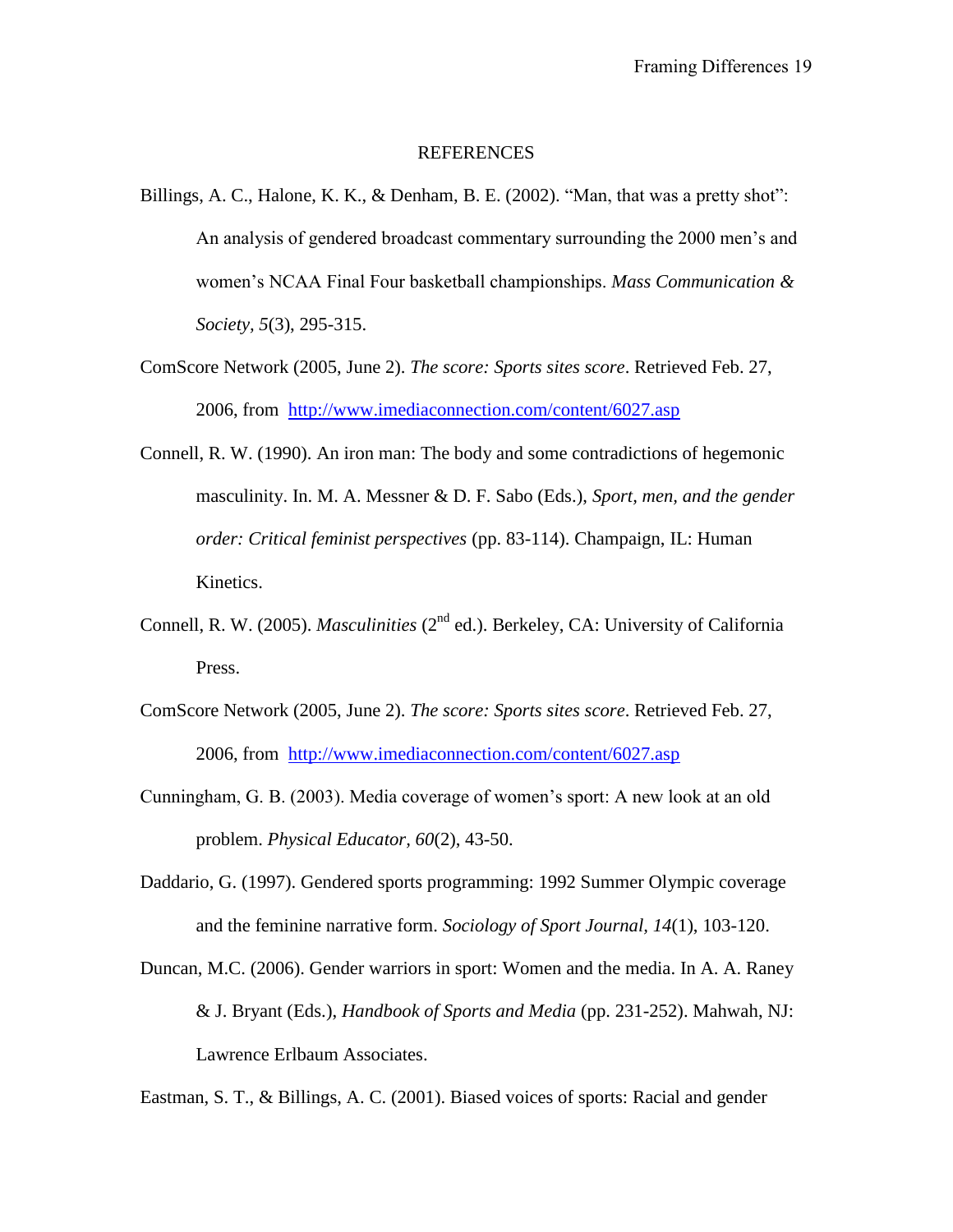stereotyping in college basketball announcing. *Howard Journal of Communications, 12*(4), 183-202.

*Editor & Publisher international yearbook* (50<sup>th</sup> ed.). (2008). New York: Editor & Publisher.

- Hardin, M., Lynn, S., & Walsdorf, K. (2005). Challenge and conformity on "contested terrain": Images of women in four women's sport/fitness magazines. *Sex Roles: A Journal of Research, 53*(1-2), 105-117.
- Hardin, M., Lynn, S., Walsdorf, K., & Hardin, B. (2002). The framing of sexual differences in *Sports Illustrated for Kids* editorial photos. *Mass Communication and Society, 5*(4), 341-360.
- Harris, J., & Clayton, B. (2002). Femininity, masculinity, physicality and the English tabloid press: The case of Anna Kournikova. *International Review for the Sociology of Sport, 37*(3-4), 397-413.
- Higgs, C. T., Weiller, K. H., & Martin, S. B. (2003). Gender bias in the 1996 Olympic Games: A comparative analysis. *Journal of Sport and Social Issues, 27*(1), 52-64.
- Holsti, O. R. (1969). *Content analysis for the social sciences and humanities*. Reading, MA: Addison-Wesley.
- Jones, D. (2004). Half the story? Olympic women on ABC news online. *Media International Australia – Incorporating Culture & Policy, 15*. Retrieved March 18, 2006 from EBSCOhost Web site: [http://epnet.com](http://epnet.com/)
- Kane, M. J. (1996). Media coverage of the Post Title IX female athlete: A feminist analysis of sport, gender, and power. *Duke Journal of Gender Law & Public Policy, 3*(1), 95-127.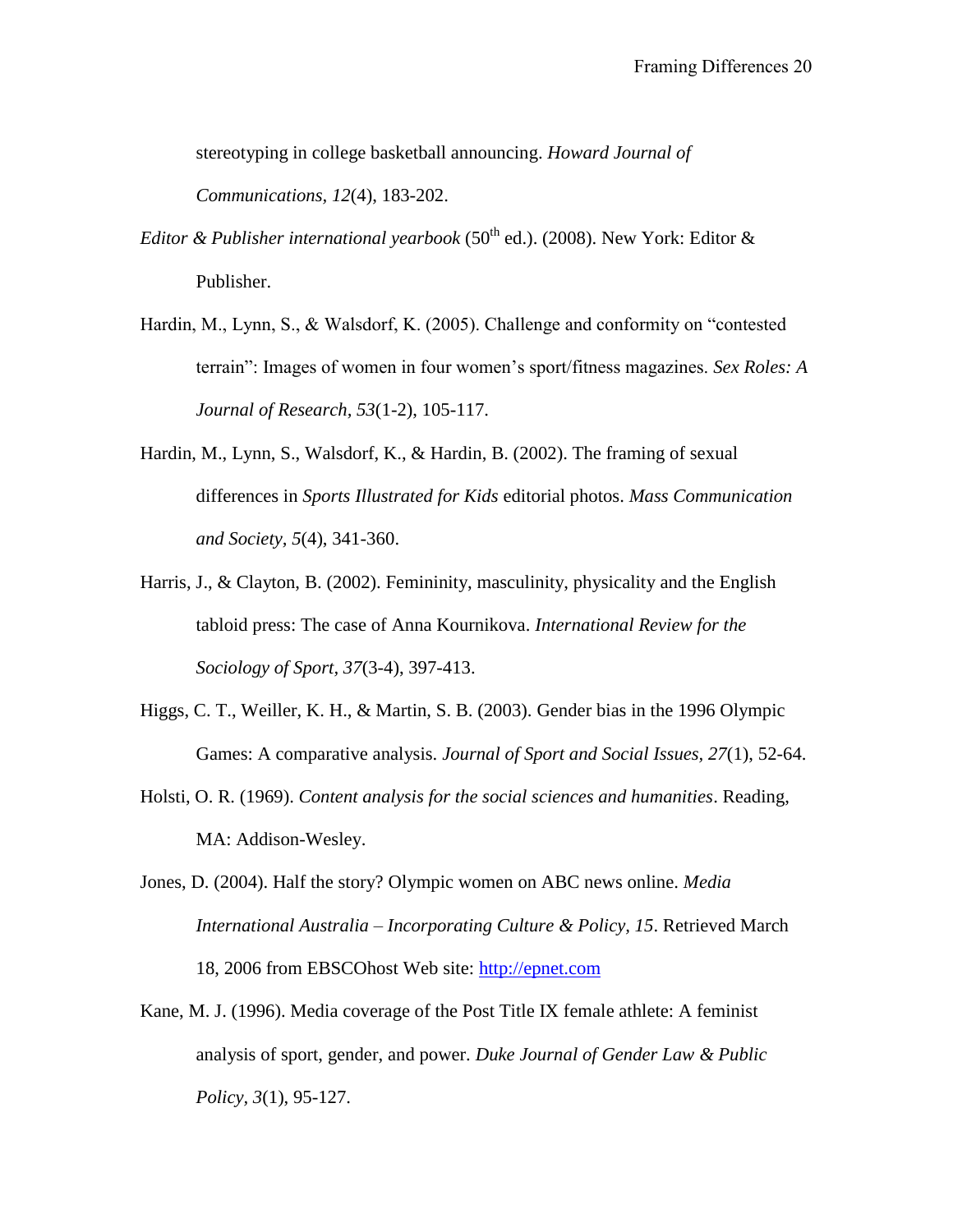- Kane, M. J., & Parks, J. B. (1992). The social construction of gender difference and hierarchy in sport journalism – Few new twists on very old themes. *Women in Sport & Physical Activity Journal, 1*(1), 49-83.
- Kian, E. M. (2008). A new era for women's sports? Examining *The New York Times* and *USA Today* coverage of college basketball. *Newspaper Research Journal, 29*(3), pp. 38-49.
- Kian, E. M., & Hardin, M. (in press). Framing of sport coverage based on the sex of sports writers: Female journalists counter the traditional gendering of media content. *International Journal of Sport Communication*.
- Kian, E. M., Mondello, M., & Vincent, J. (in press). ESPN The women's sports network? A content analysis of Internet coverage of March Madness. *Journal of Broadcasting & Electronic Media*.
- Kian, E. M., Vincent, J., & Mondello, M. (2008). Masculine hegemonic hoops: An analysis of media coverage of March Madness. *Sociology of Sport Journal, 25*(2), 223-242.
- Krippendorff, K. (2004). *Content analysis: An introduction to its methodology*  $(2^{nd}$  ed.). Thousand Oaks, CA: Sage.
- Kuypers, J. A. (2002). *Press bias and politics: How the media frame controversial issues.* Westport, CT: Praeger.
- Lind, R. A., & Salo, C. (2002). The framing of feminists and feminism in news and public affairs programs in U.S. electronic media. *Journal of Communication*, *52*(1), 211-228.

Lombard, M., Snyder-Duch, J., & Bracken, C. C. (2002). Content analysis in mass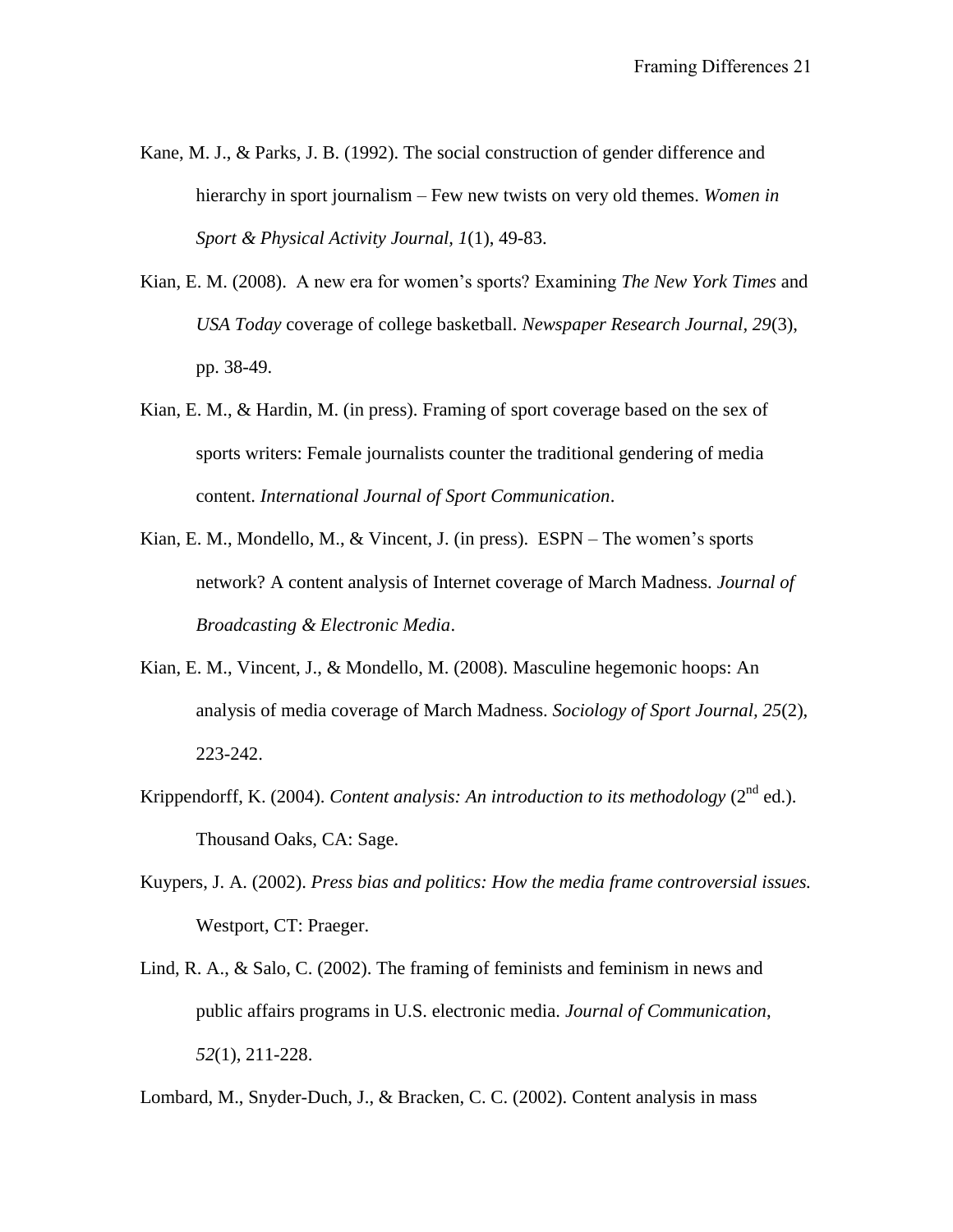communication: Assessment and reporting of intercoder reliability. *Human Communication Research, 28*(4), 587-604.

- Messner, M. A., Duncan, M. C., & Cooky, C. (2003). Silence, sports bras, and wrestling porn: Women in televised sports news and highlight shows. *Journal of Sport and Social Issues, 27*(1), 38-51.
- Miloch, K. S., Pedersen, P. M., Smucker, M. K., & Whisenant, W. A. (2005). The current state of women print journalists: An analysis of the status and careers of females in newspapers sports departments. *Public Organization, 5*(3), 219-232.

Neuendorf, K. A. (2002). *The content analysis guidebook*. Thousand Oaks, CA: Sage.

- Pedersen, P. M. (2002). Examining equity in newspaper photographs: A content analysis of the print media photographic coverage of interscholastic athletics. *International Review for the Sociology of Sport, 37*(3-4), 303-318.
- Pew Internet & American Life Project (2008, December 23). Internet overtakes newspapers as news outlet. Retrieved March, 30, 2009, From

[http://pewresearch.org/pubs/1066/internet-overtakes-newspapers-as-news-source.](http://pewresearch.org/pubs/1066/internet-overtakes-newspapers-as-news-source)

- Rader, B. G. (2004). *American sports: From the age of folk games to the age of televised sports* (5<sup>th</sup> ed.). Upper Saddle River, NJ: Prentice Hall.
- Real, M. (2006). Sports online: The newest player in mediasport. In A. A. Raney & J. Bryant (Eds.), *Handbook of Sports and Media* (pp. 171-184). Mahwah, NJ: Lawrence Erlbaum Associates.
- Royal, C. (2008). Framing the Internet: A comparison of gendered spaces. *Social Science Computer Review, 26*(2), 152-169.